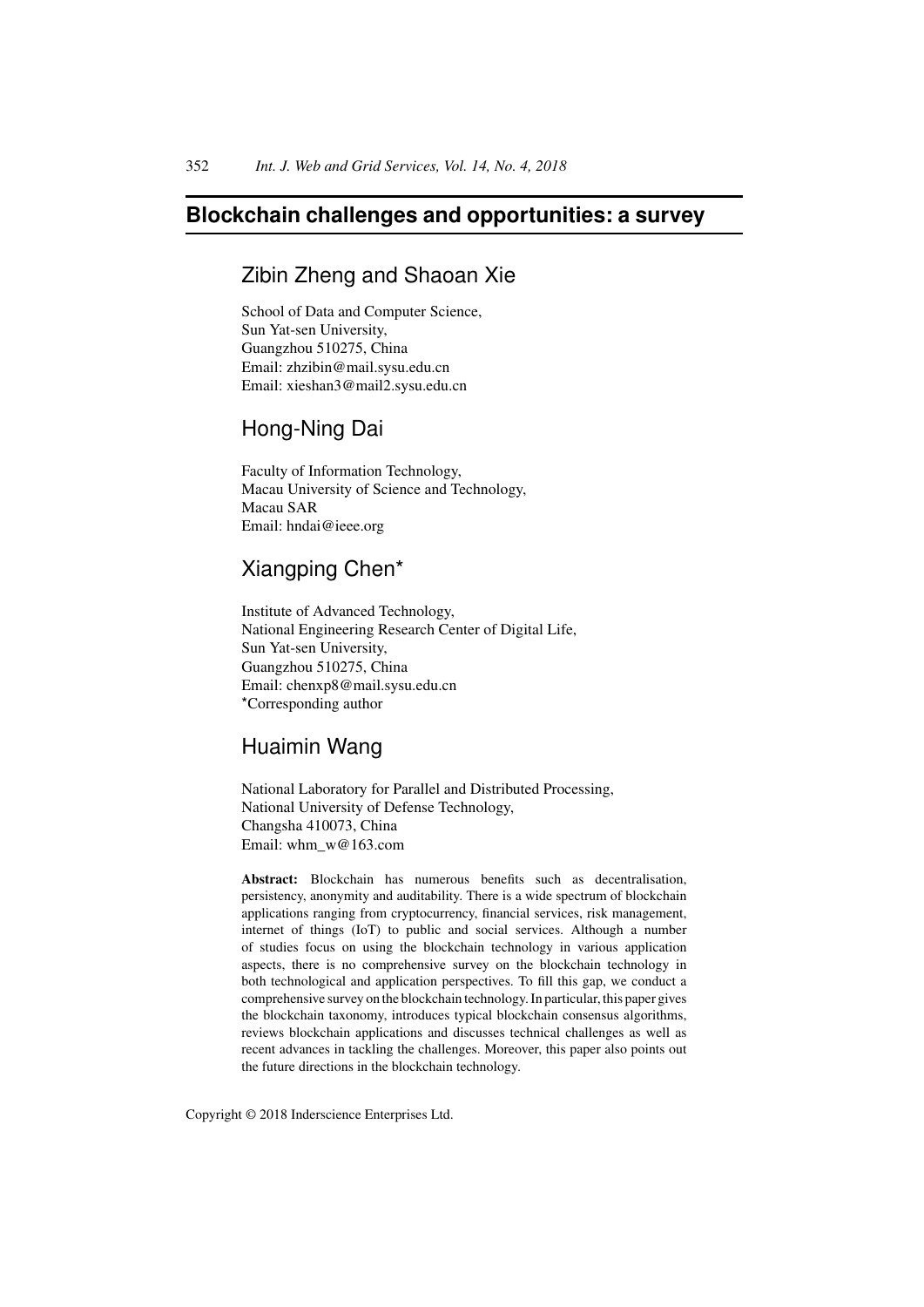Keywords: blockchain; consensus algorithms; cryptocurrency; IoT; internet of things; smart contract.

Reference to this paper should be made as follows: Zheng, Z., Xie, S., Dai, H-N., Chen, X. and Wang, H. (2018) 'Blockchain challenges and opportunities: a survey',*Int. J. Web and Grid Services*, Vol. 14, No. 4, pp.352–375.

Biographical notes: Zibin Zheng is an Associate Professor at Sun Yat-sen University, Guangzhou, China. He received PhD from the Chinese University of Hong Kong in 2011. He received ACM SIGSOFT Distinguished Paper Award at ICSE'10, Best Student Paper Award at ICWS'10, and IBM PhD Fellowship Award. His research interests include blockchain, services computing, software engineering, and data mining.

Shaoan Xie is a graduate student at Sun Yat-Sen University, China. He received his Bachelor degree in Computer Science at Sun yat-sen University in 2016. His current research interests include blockchain and data mining.

Hong-Ning Dai is an Associate Professor in Faculty of Information Technology at Macau University of Science and Technology. He obtained his PhD in Computer Science and Engineering from the Department of Computer Science and Engineering at the Chinese University of Hong Kong in 2008. His research interests include wireless networks, mobile computing, and distributed systems.

Xiangping Chen is a Research Associate at Sun Yat-sen University, Guangzhou, China. She received her PhD from Peking University in 2010. Her research interests include data-driven software engineering, program comprehension, and web engineering.

Huaimin Wang received his PhD in Computer Science from the National University of Defense Technology (NUDT) in 1992. He has been awarded the Chang Jiang Scholars Professor by Ministry of Education of China, and the National Science Fund for Distinguished Young Scholars, and so on. He has published more than 100 research papers in international conferences and journals. His current research interests include middleware, software agent, trustworthy computing.

This paper is a revised and expanded version of a paper entitled 'An overview of blockchain technology: architecture, consensus, and future trends' presented at *2017 International Congress on Big Data*, Honolulu, USA, 25–30 June, 2017.

## 1 Introduction

Recently, *cryptocurrency* has attracted extensive attentions from both industry and academia. Bitcoin that is often called the first cryptocurrency has enjoyed a huge success with the capital market reaching 10 billion dollars in 2016 (coindesk, 2016). The *blockchain* is the core mechanism for the Bitcoin. Blockchain was first proposed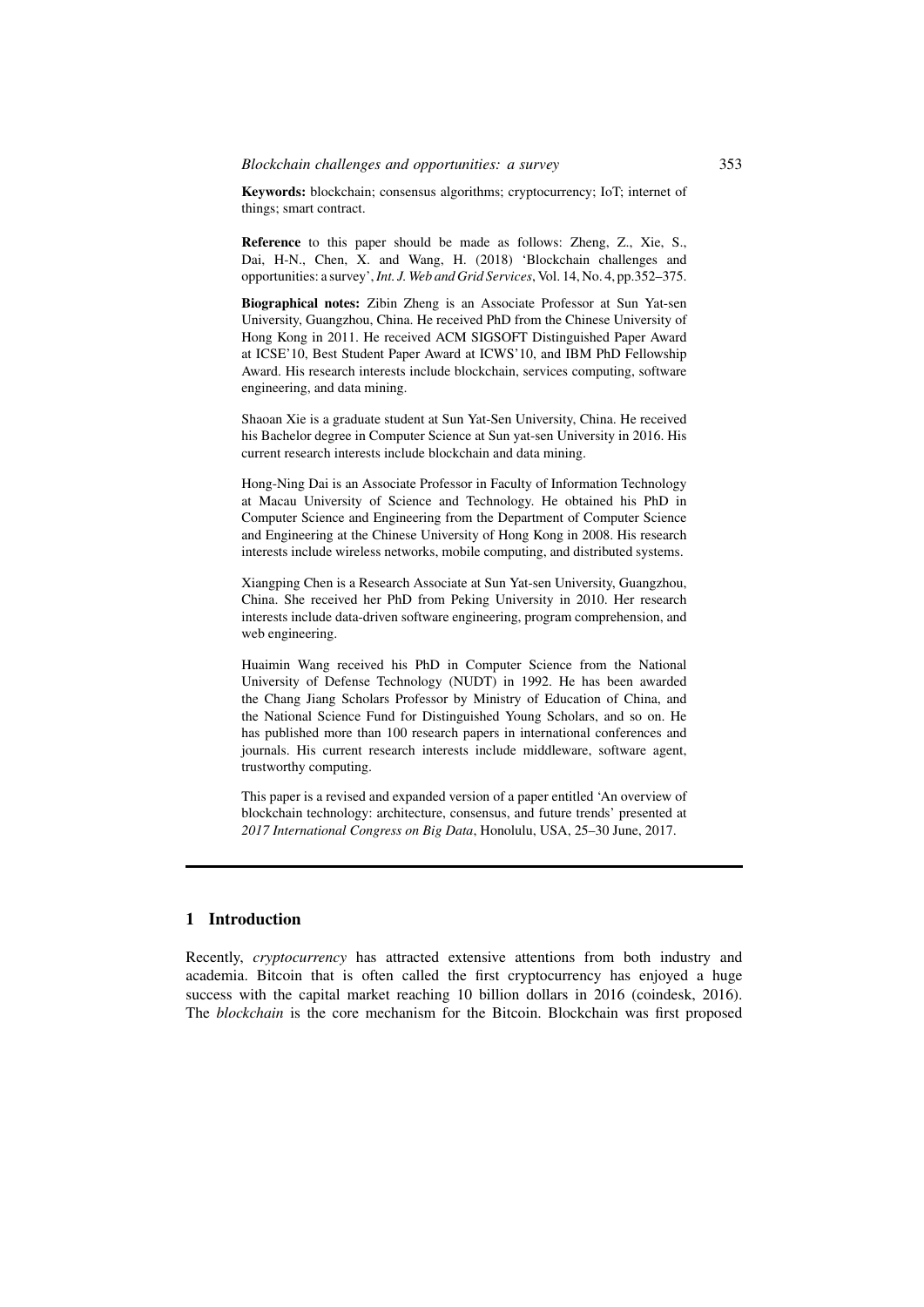in 2008 and implemented in 2009 (Nakamoto, 2008). Blockchain could be regarded as a public ledger, in which all committed transactions are stored in a chain of blocks. This chain continuously grows when new blocks are appended to it. The blockchain technology has the key characteristics, such as decentralisation, persistency, anonymity and auditability. Blockchain can work in a decentralised environment, which is enabled by integrating several core technologies such as cryptographic hash, digital signature (based on asymmetric cryptography) and distributed consensus mechanism. With blockchain technology, a transaction can take place in a decentralised fashion. As a result, blockchain can greatly save the cost and improve the efficiency.

Although Bitcoin is the most famous application blockchain application, blockchain can be applied into diverse applications far beyond cryptocurrencies. Since it allows payments to be finished without any bank or any intermediary, blockchain can be used in various financial services such as digital assets, remittance and online payment (Peters et al., 2015; Foroglou and Tsilidou, 2015). Additionally, blockchain technology is becoming one of the most promising technologies for the next generation of internet interaction systems, such as smart contracts (Kosba et al., 2016), public services (Akins et al., 2013), internet of things (IoT) (Zhang and Wen, 2015), reputation systems (Sharples and Domingue, 2015) and security services (Noyes, 2016a).

Despite the fact that the blockchain technology has great potential for the construction of the future internet systems, it is facing a number of technical challenges. Firstly, scalability is a huge concern. Bitcoin block size is limited to 1 MB now and a block is mined about every 10 min. Subsequently, the Bitcoin network is restricted to a rate of 7 transactions per second, which is incapable of dealing with high-frequency trading. However, larger blocks mean larger storage space and slower propagation in the network. This will lead to centralisation gradually as users would like to maintain such a large blockchain. Therefore the tradeoff between block size and security has become a challenge. Secondly, it has been proved that miners can achieve larger revenue than their fair share through selfish mining strategy (Eyal and Sirer, 2014). Miners hide their mined blocks for more revenue in the future. In that way, branches can take place frequently; this hinders blockchain development. Hence some solutions need to be put forward to fix this problem. Moreover, it has been shown that privacy leakage can also happen in blockchain even when users only make transactions with their public key and private key (Biryukov et al., 2014). User's real IP address could even be tracked. Furthermore, current consensus algorithms like *proof of work* (PoW) or *proof of stake* (PoS) are facing some serious problems. For example, PoW wastes too much electricity energy while the phenomenon that the rich get richer could appear in the PoS consensus process. These challenges need to be addressed in the blockchain technology development.

There is a substantial body of literature on blockchain from various sources, such as blogs, wikis, forum posts, codes, conference proceedings and journal papers. Tschorsch and Scheuermann (2016) made a technical survey about decentralised digital currencies including Bitcoin. Compared with (Tschorsch and Scheuermann, 2016), our paper focuses on blockchain technology instead of digital currencies. Nomura Research Institute made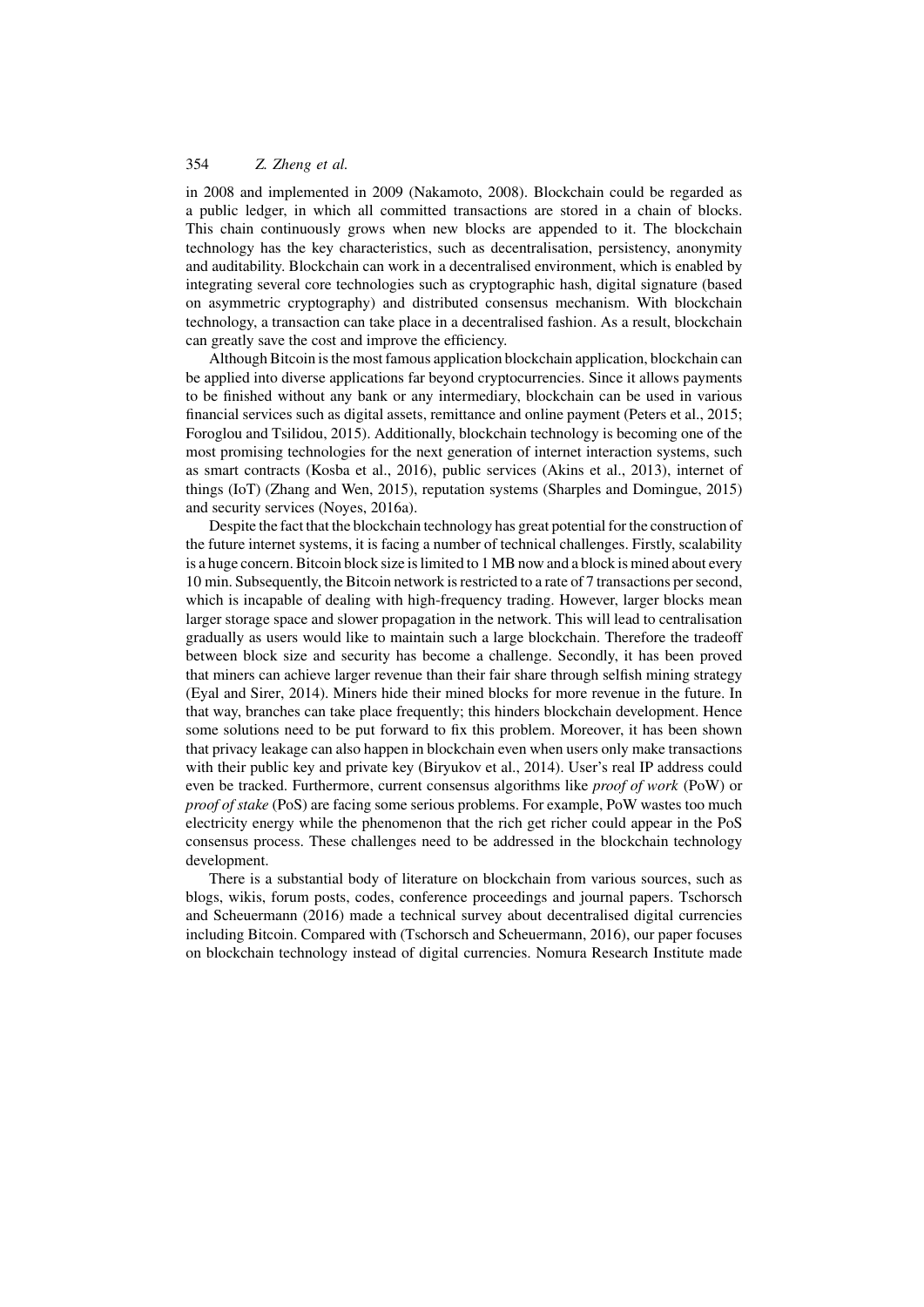a technical report about blockchain (NRI, 2015). In contrast to (NRI, 2015), our paper focuses on state-of-art blockchain studies including recent advances and future trends. This paper is an extended version of the work published in Zheng et al. (2017) with the substantial extensions on blockchain technical details, consensus algorithms, applications of blockchains, research challenges and future directions.

The rest of this paper is organised as follows. Section 2 introduces blockchain architecture. Section 3 shows typical consensus algorithms used in the blockchain. Section 4 introduces several typical blockchain applications. Section 5 summarises the technical challenges and the recent advances in this area. Section 6 discusses some possible future directions and Section 7 concludes the paper.

#### 2 Blockchain architecture

The blockchain is a sequence of blocks, which holds a complete list of transaction records like conventional public ledger (Lee Kuo Chuen, 2015). Figure 1 illustrates an example of a blockchain. Each block points to the immediately previous block via a reference that is essentially a hash value of the previous block called *parent* block. It is worth noting that *uncle blocks* (children of the block's ancestors) hashes would also be stored in ethereum blockchain (Buterin, 2014). The first block of a blockchain is called *genesis block* which has no parent block. We then introduce the block structure in Section 2.1, a digital signature mechanism in Section 2.2. We also summarise blockchain key characteristics in Section 2.3. Blockchain taxonomy is showed in Section 2.4.

Figure 1 An example of blockchain which consists of a continuous sequence of blocks (see online version for colours)



# *2.1 Block*

A block consists of the *block header* and the *block body* as shown in Figure 2. In particular, the block header includes:

- *• Block version*: indicates which set of block validation rules to follow.
- *• Parent block hash*: a 256-bit hash value that points to the previous block.
- *• Merkle tree root hash*: the hash value of all the transactions in the block.
- *• Timestamp*: current timestamp as seconds since 1970-01-01T00:00 UTC.
- *• nBits*: current hashing target in a compact format.
- *Nonce*: a 4-byte field, which usually starts with 0 and increases for every hash calculation (will be explained in details in Section 3).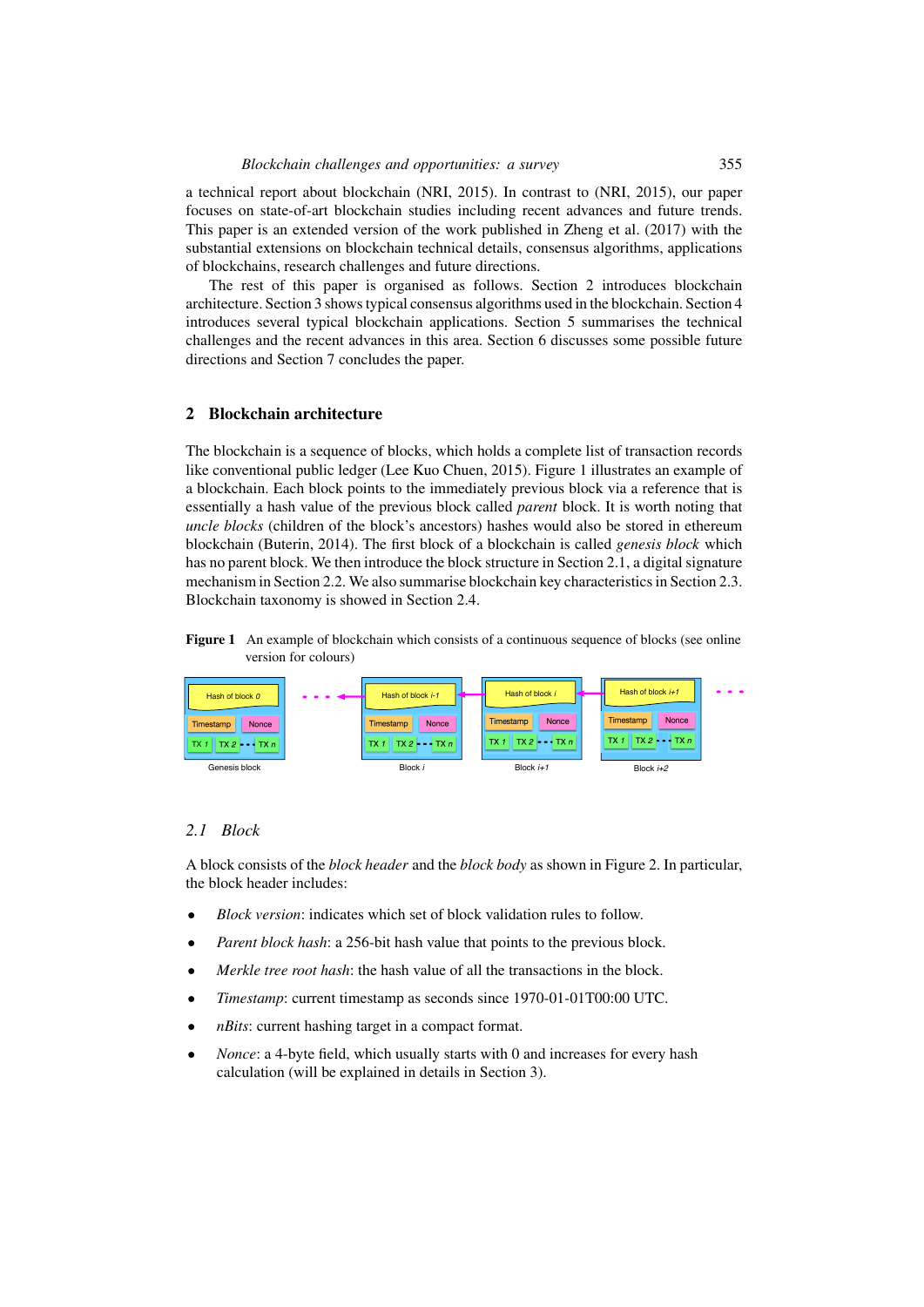The block body is composed of a transaction counter and transactions. The maximum number of transactions that a block can contain depends on the block size and the size of each transaction. Blockchain uses an asymmetric cryptography mechanism to validate the authentication of transactions (NRI, 2015). A digital signature based on asymmetric cryptography is used in an untrustworthy environment. We next briefly illustrate digital signature.

#### Figure 2 Block structure (see online version for colours)

| <b>Block version</b>       | 02000000                                                             |  |  |  |  |
|----------------------------|----------------------------------------------------------------------|--|--|--|--|
| Parent Block Hash          | b6ff0b1b1680a2862a30ca44d346d9e8<br>910d334beb48ca0c0000000000000000 |  |  |  |  |
| Merkle Tree Root           | 9d10aa52ee949386ca9385695f04ede2<br>70dda20810decd12bc9b048aaab31471 |  |  |  |  |
| Timestamp                  | 24d95a54                                                             |  |  |  |  |
| <b>nBits</b>               | 30c31b18                                                             |  |  |  |  |
| Nonce                      | fe9f0864                                                             |  |  |  |  |
| <b>Transaction Counter</b> |                                                                      |  |  |  |  |
| TX <sub>1</sub>            | TX <sub>2</sub><br>TX <sub>n</sub><br>                               |  |  |  |  |

# *2.2 Digital signature*

Each user owns a pair of private key and public key. The private key is used to sign the transactions. The digital signed transactions are spread throughout the whole network and then are accessed by public keys, which are visible to everyone in the network. Figure 3 shows an example of digital signature used in blockchain. The typical digital signature is involved with two phases: the signing phase and the verification phase. Take Figure 3 as an example again. When a user Alice wants to sign a transaction, she first generates a hash value derived from the transaction. She then encrypts this hash value by using her private key and sends to another user Bob the encrypted hash with the original data. Bob verifies the received transaction through the comparison between the decrypted hash (by using Alice's public key) and the hash value derived from the received data by the same hash function as Alice's. The typical digital signature algorithms used in blockchains include elliptic curve digital signature algorithm (ECDSA) (Johnson et al., 2001).



Figure 3 Digital signature used in blockchain (see online version for colours)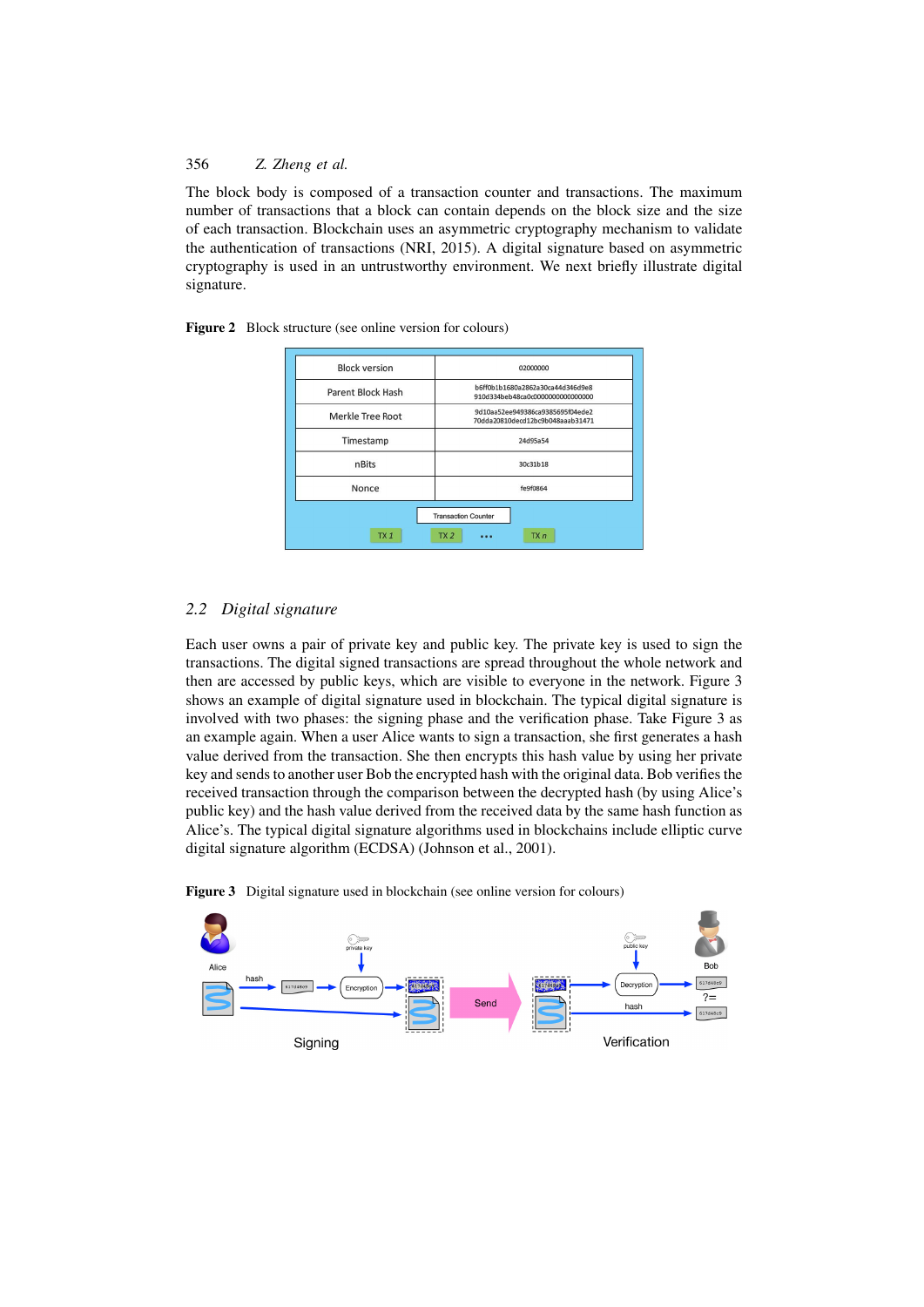# *2.3 Key characteristics of blockchain*

In summary, blockchain has following key characteristics.

- *• Decentralisation.* In conventional centralised transaction systems, each transaction needs to be validated through the central trusted agency (e.g., the central bank) inevitably resulting the cost and the performance bottlenecks at the central servers. Differently, a transaction in the blockchain network can be conducted between any two peers (P2P) without the authentication by the central agency. In this manner, blockchain can significantly reduce the server costs (including the development cost and the operation cost) and mitigate the performance bottlenecks at the central server.
- *• Persistency.* Since each of the transactions spreading across the network needs to be confirmed and recorded in blocks distributed in the whole network, it is nearly impossible to tamper. Additionally, each broadcasted block would be validated by other nodes and transactions would be checked. So any falsification could be detected easily.
- *• Anonymity.* Each user can interact with the blockchain network with a generated address. Further, a user could generate many addresses to avoid identity exposure. There is no longer any central party keeping users' private information. This mechanism preserves a certain amount of privacy on the transactions included in the blockchain. Note that blockchain cannot guarantee the perfect privacy preservation due to the intrinsic constraint (details refer to Section 5).
- *• Auditability.* Since each of the transactions on the blockchain is validated and recorded with a timestamp, users can easily verify and trace the previous records through accessing any node in the distributed network. In Bitcoin blockchain, each transaction could be traced to previous transactions iteratively. It improves the traceability and the transparency of the data stored in the blockchain.

# *2.4 Taxonomy of blockchain systems*

Current blockchain systems can be roughly categorised into three types: public blockchain, private blockchain and consortium blockchain (Buterin, 2015). We compare these three types of blockchain from different perspectives. The comparison is listed in Table 1.

- *• Consensus determination*. In public blockchain, each node could take part in the consensus process. And only a selected set of nodes are responsible for validating the block in consortium blockchain. As for private chain, it is fully controlled by one organisation who could determine the final consensus.
- *• Read permission*. Transactions in a public blockchain are visible to the public while the read permission depends on a private blockchain or a consortium blockchain. The consortium or the organisation could decide whether the stored information is public or restricted.
- *Immutability*. Since transactions are stored in different nodes in the distributed network, so it is nearly impossible to tamper the public blockchain. However, if the majority of the consortium or the dominant organisation wants to tamper the blockchain, the consortium blockchain or private blockchain could be reversed or tampered.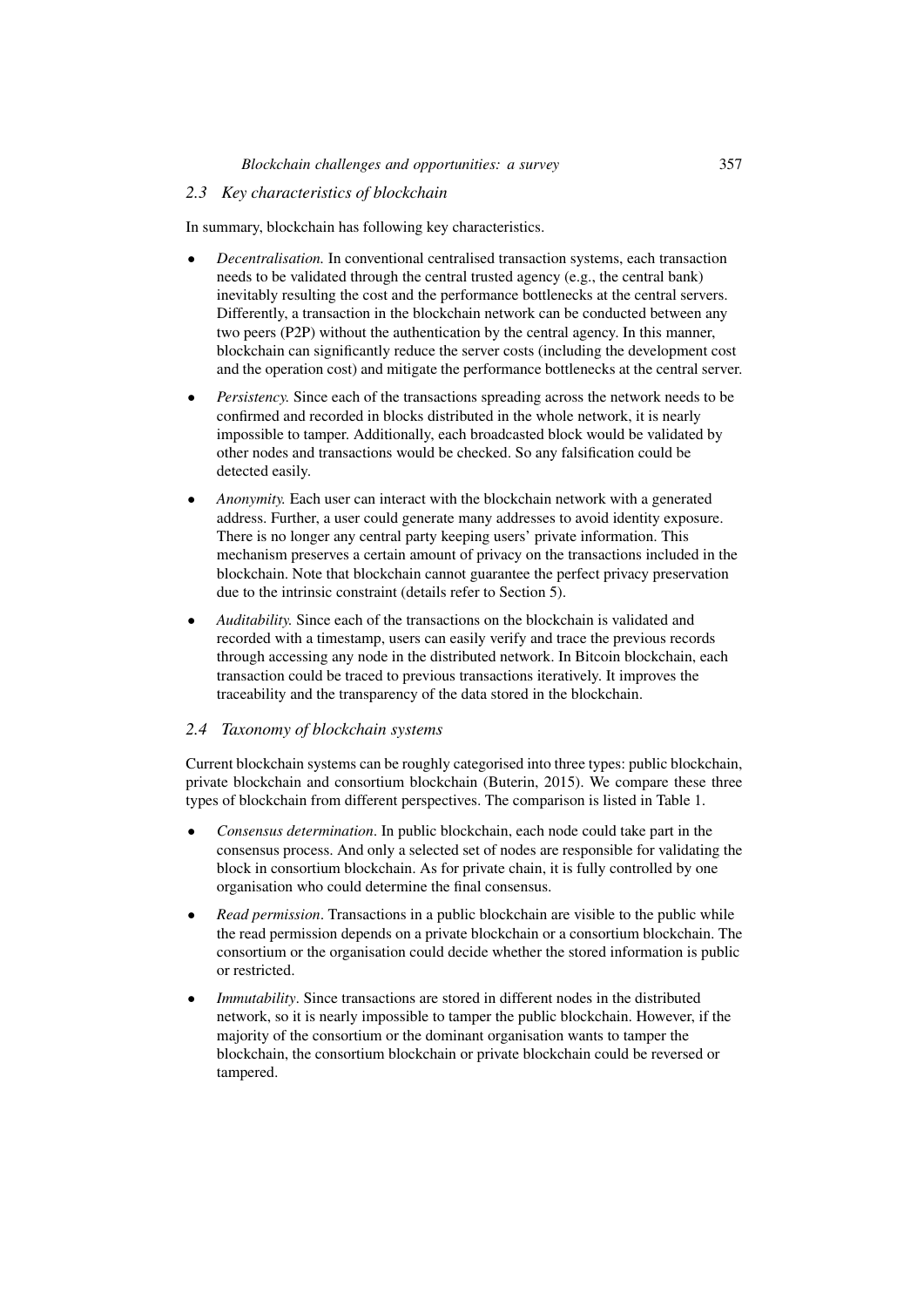- *<i>• Efficiency*. It takes plenty of time to propagate transactions and blocks as there are a large number of nodes on public blockchain network. Taking network safety into consideration, restrictions on public blockchain would be much more strict. As a result, transaction throughput is limited and the latency is high. With fewer validators, consortium blockchain and private blockchain could be more efficient.
- *• Centralised*. The main difference among the three types of blockchains is that public blockchain is decentralised, consortium blockchain is partially centralised and private blockchain is fully centralised as it is controlled by a single group.
- *• Consensus process*. Everyone in the world could join the consensus process of the public blockchain. Different from public blockchain, both consortium blockchain and private blockchain are permissioned. One node needs to be certificated to join the consensus process in consortium or private blockchain.

Since public blockchain is open to the world, it can attract many users. Communities are also very active. Many public blockchains emerge day by day. As for consortium blockchain, it could be applied to many business applications. Currently, Hyperledger (hyperledger, 2015) is developing business consortium blockchain frameworks. Ethereum also has provided tools for building consortium blockchains (ethereum, n.d.). As for private blockchain, there are still many companies implementing it for efficiency and auditability.

| Property                | Public blockchain              | Consortium blockchain            | Private blockchain               |
|-------------------------|--------------------------------|----------------------------------|----------------------------------|
| Consensus determination | All miners                     | Selected set of nodes            | One organisation                 |
| Read permission         | Public                         | Could be public<br>or restricted | Could be public<br>or restricted |
| Immutability            | Nearly impossible<br>to tamper | Could be tampered                | Could be tampered                |
| Efficiency              | Low                            | High                             | High                             |
| Centralised             | No.                            | Partial                          | Yes                              |
| Consensus process       | Permissionless                 | Permissioned                     | Permissioned                     |

Table 1 Comparisons among *public blockchain*, *consortium blockchain* and *private blockchain*

#### 3 Consensus algorithms

In blockchain, how to reach consensus among the untrustworthy nodes is a transformation of the Byzantine Generals (BG) Problem (Lamport et al., 1982). In BG problem, a group of generals who command a portion of Byzantine army circle the city. The attack would fail if only part of the generals attack the city. Generals need to communicate to reach an agreement on whether attack or not. However, there might be traitors in generals. The traitor could send different decisions to different generals. This is a trustless environment. How to reach a consensus in such an environment is a challenge. It is also a challenge for blockchain as the blockchain network is distributed. In blockchain, there is no central node that ensures ledgers on distributed nodes are all the same. Nodes need not trust other nodes. Thus, some protocols are needed to ensure that ledgers in different nodes are consistent. We next present several common approaches to reach consensus in the blockchain.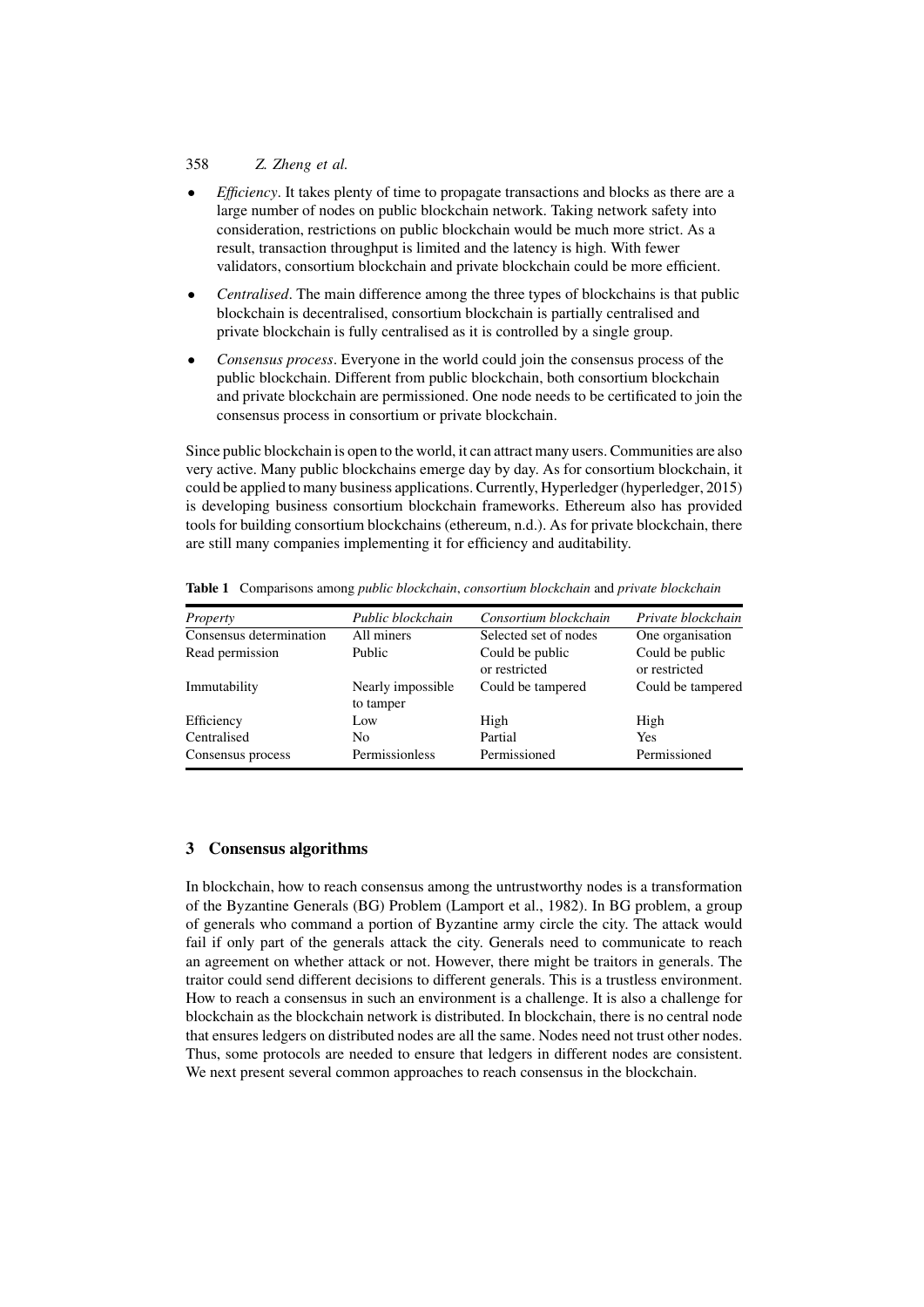# *3.1 Approaches to consensus*

Proof of work (PoW) is a consensus strategy used in Bitcoin network (Nakamoto, 2008). POW requires a complicated computational process in the authentication. In POW, each node of the network is calculating a hash value of the constantly changing block header. The consensus requires that the calculated value must be equal to or smaller than a certain given value. In the decentralised network, all participants have to calculate the hash value continuously by using different nonces until the target is reached. When one node obtains the relevant value, all other nodes must mutually confirm the correctness of the value. After that, transactions in the new block would be validated in case of frauds. Then, the collection of transactions used for the calculations is approved to be the authenticated result, which is denoted by a new block in the blockchain. The nodes that calculate the hashes are called *miners* and the POW procedure is called *mining*. Since the calculation of the authentication is a time-consuming process, an incentive mechanism (e.g., granting a small portion of Bitcoins to the miner) is also proposed (Nakamoto, 2008).

In the decentralised network, valid blocks might be generated simultaneously when multiple nodes find the suitable nonce nearly at the same time. As a result, branches (or forks) may be generated as shown in Figure 4. However, it is unlikely that two competing forks will generate next block simultaneously. In POW protocol, a chain that becomes longer thereafter is judged as the authentic one. Take Figure 4 as an example again. Consider two forks created by simultaneously validated blocks B11 and G11. Miners work on both the forks and add the newly generated block to one of them. When a new block (say B12) is added to block B11, the miners working on fork G11-G12 will switch to B12. Block G12 in the fork G11-G12 becomes an *orphan block* since it is no longer increased. Generally, after a certain number of new blocks are appended to the blockchain, it is nearly impossible to reverse the blockchain to tamper the transactions. In Bitcoin blockchain, when approximately six blocks are generated, the relevant blockchain is considered to be the authentic one (e.g., the chain of blocks B11, B12, B13, B14, B15 and B16 in Figure 4). Block interval depends on different parameter setting. Bitcoin block is generated about every 10 min while Ethereum block is generated about every 17 s.

Figure 4 An scenario of blockchain branches (the longer branch would be admitted as the main chain while the shorter one would be deserted) (see online version for colours)



Miners have to do a lot of computer calculations in PoW, yet these works waste too much resources. To mitigate the loss, some PoW protocols in which works could have some sideapplications have been designed. For example, Primecoin (King, 2013) searches for special prime number chains which can be used for mathematical research. Instead of burning electricity for mining the POW block, proof of burn (P4Titan, 2014) asks miners to send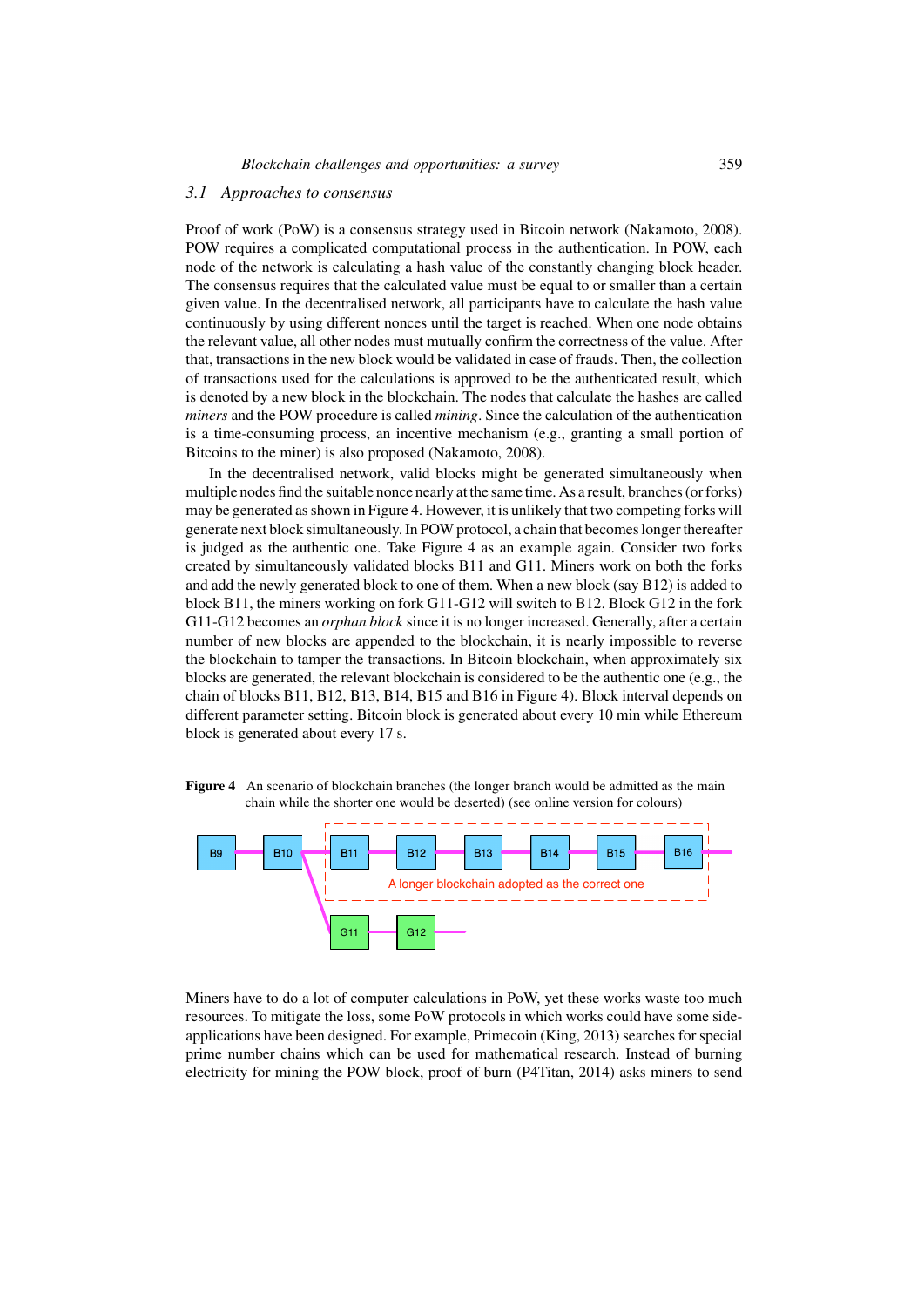their coins to addresses where they cannot be redeemed. By burning coins, miners get chances for mining blocks and they do not need powerful hardwares as POW.

Proof of stake (PoS) is an energy-saving alternative to POW. Instead of demanding users to find a nonce in an unlimited space, POS requires people to prove the ownership of the amount of currency because it is believed that people with more currencies would be less likely to attack the network. Since the selection based on account balance is quite unfair because the single richest person is bound to be dominant in the network. As a result, many solutions are proposed with the combination of the stake size to decide which one to forge the next block. In particular, Blackcoin (Vasin, 2014) uses randomisation to predict the next generator. It uses a formula that looks for the lowest hash value in combination with the size of the stake. Peercoin (King and Nadal, 2012) favours coin age-based selection. In Peercoin, older and larger sets of coins have a greater probability of mining the next block. Compared with PoW, PoS saves more energy and is more effective. Unfortunately, as the mining cost is nearly zero, attacks might come as a consequence. Many blockchains adopt PoW at the beginning and transform to PoS gradually. For instance, Ethereum is planning to move from Ethash (a kind of PoW) (Wood, 2014) to Casper (a kind of PoS) (Zamfir, 2015). To combine the benefits of POW and POS, proof of activity (Bentov et al., 2014) is proposed. In proof of activity, a mined block needs to be signed by N miners to be valid. In that way, if some owner of 50% of all coins exists, he/she cannot control the creation of new blocks on his/her own. Sometimes stake could be other things, for example, in proof of capacity (burstcoin, 2014), miners have to allocate large hard drive space to mine the block.

Practical byzantine fault tolerance (PBFT) is a replication algorithm to tolerate byzantine faults (Miguel and Barbara, 1999). Hyperledger Fabric (hyperledger, 2015) utilises the PBFT as its consensus algorithm since PBFT could handle up to 1/3 malicious byzantine replicas. A new block is determined in a round. In each round, a *primary* would be selected according to some rules. And it is responsible for ordering the transaction. The whole process could be divided into three phase: *pre-prepared*, *prepared* and *commit*. In each phase, a node would enter next phase if it has received votes from over 2/3 of all nodes. So PBFT requires that every node is known to the network. Like PBFT, Stellar consensus protocol (SCP) (Mazieres, 2015) is also a Byzantine agreement protocol. There is no hashing procedure in PBFT. In PBFT, each node has to query other nodes while SCP gives participants the right to choose which set of other participants to believe. Based on PBFT, Antshares (antshares, 2016) has implemented their delegated byzantine fault tolerance (dBFT). In dBFT, some professional nodes are voted to record the transactions instead of all nodes.

*Delegated proof of stake* (DPOS). Similar to POS, miners get their priority to generate the blocks according to their stake. The major difference between POS and DPOS is that POS is a direct democratic while DPOS is representative democratic. Stakeholders elect their delegates to generate and validate a block. With significantly fewer nodes to validate the block, the block could be confirmed quickly, making the transactions confirmed quickly. Meanwhile, the parameters of the network such as block size and block intervals could be tuned. Additionally, users do not need to worry about the dishonest delegates because the delegates could be voted out easily. DPOS has already been implemented, and is the backbone of Bitshares (bitshares, n.d.).

*Ripple* (Schwartz et al., 2014) is a consensus algorithm that utilises collectively-trusted subnetworks within the larger network. In the network, nodes are divided into two types: a *server* for participating consensus process and *client* for only transferring funds. In contrast to that PBFT nodes have to ask every node in the network, each Ripple server has a Unique Node List (UNL) to query. UNL is important to the server. When determining whether to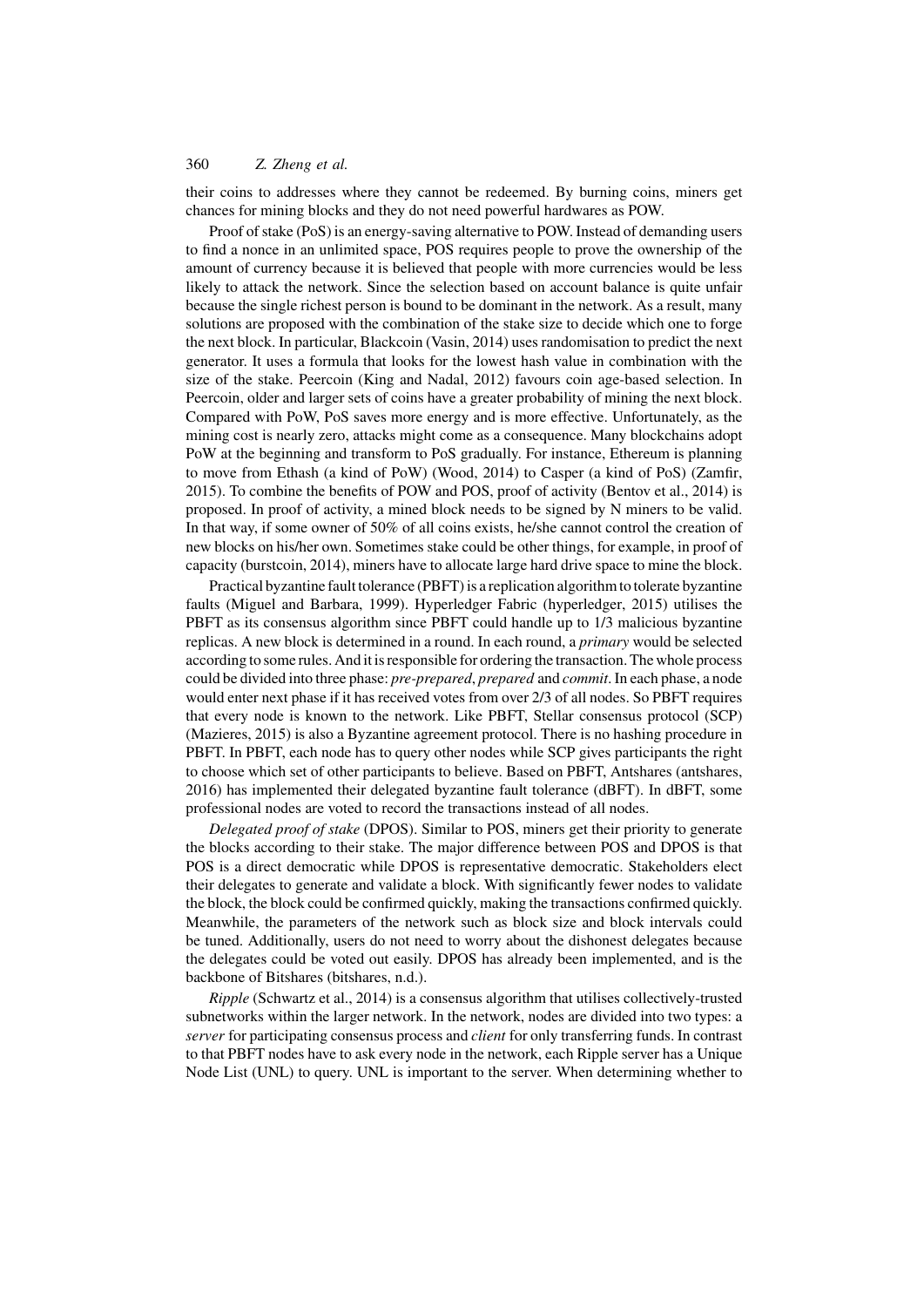put a transaction into the ledger, the server would query the nodes in UNL. If the received agreements have reached 80%, the transaction would be packed into the ledger. For a node, the ledger will remain correct as long as the percentage of faulty nodes in UNL is less than 20%.

*Tendermint* (Kwon, 2014) is a byzantine consensus algorithm. A new block is determined in a round. A proposer would be selected to broadcast an unconfirmed block in this round. So all nodes need to be known for proposer selection. It could be divided into three steps:

- *• Prevote step*. Validators choose whether to broadcast a prevote for the proposed block.
- *Precommit step.* If the node has received more than 2/3 of prevotes on the proposed block, it broadcasts a precommit for that block. If the node has received over 2/3 of precommits, it enters the commit step.
- *• Commit step*. The node validates the block and broadcasts a commit for that block. if the node has received 2/3 of the commits, it accepts the block.

The process is quite similar to PBFT, but Tendermint nodes have to lock their coins to become validators. Once a validator is found to be dishonest, it would be punished.

# *3.2 Consensus algorithms comparison*

Different consensus algorithms have different advantages and disadvantages. Table 2 gives a comparison between different consensus algorithms and we use the properties given by (Vukolić, 2015).

- *• Node identity management*. PBFT needs to know the identity of each miner in order to select a primary in every round while Tendermint needs to know the validators in order to select a proposer in each round. For PoW, PoS, DPOS and Ripple, nodes could join the network freely.
- *• Energy saving*. In PoW, miners hash the block header continuously to reach the target value. As a result, the amount of electricity required to process has reached an immense scale. As for PoS and DPOS, miners still have to hash the block header to search the target value but the work has been largely reduced as the search space is designed to be limited. As for PBFT, Ripple and Tendermint, there is no mining in the consensus process. So it saves energy greatly.
- *• Tolerated power of the adversary*. Generally 51% of hash power is regarded as the threshold for one to gain control of the network. But selfish mining strategy (Eyal and Sirer, 2014) in PoW systems could help miners to gain more revenue by only 25% of the hashing power. PBFT and Tendermint are designed to handle up to 1/3 faulty nodes. Ripple is proved to maintain correctness if the faulty nodes in a UNL is less than 20%.
- *• Example*. Bitcoin is based on PoW while Peercoin is a new peer-to-peer PoS cryptocurrency. Further, Hyperledger Fabric utilises PBFT to reach consensus. Bitshares, a smart contract platform, adopts DPOS as their consensus algorithm. Ripple implements the Ripple protocol while Tendermint devises the Tendermint protocol.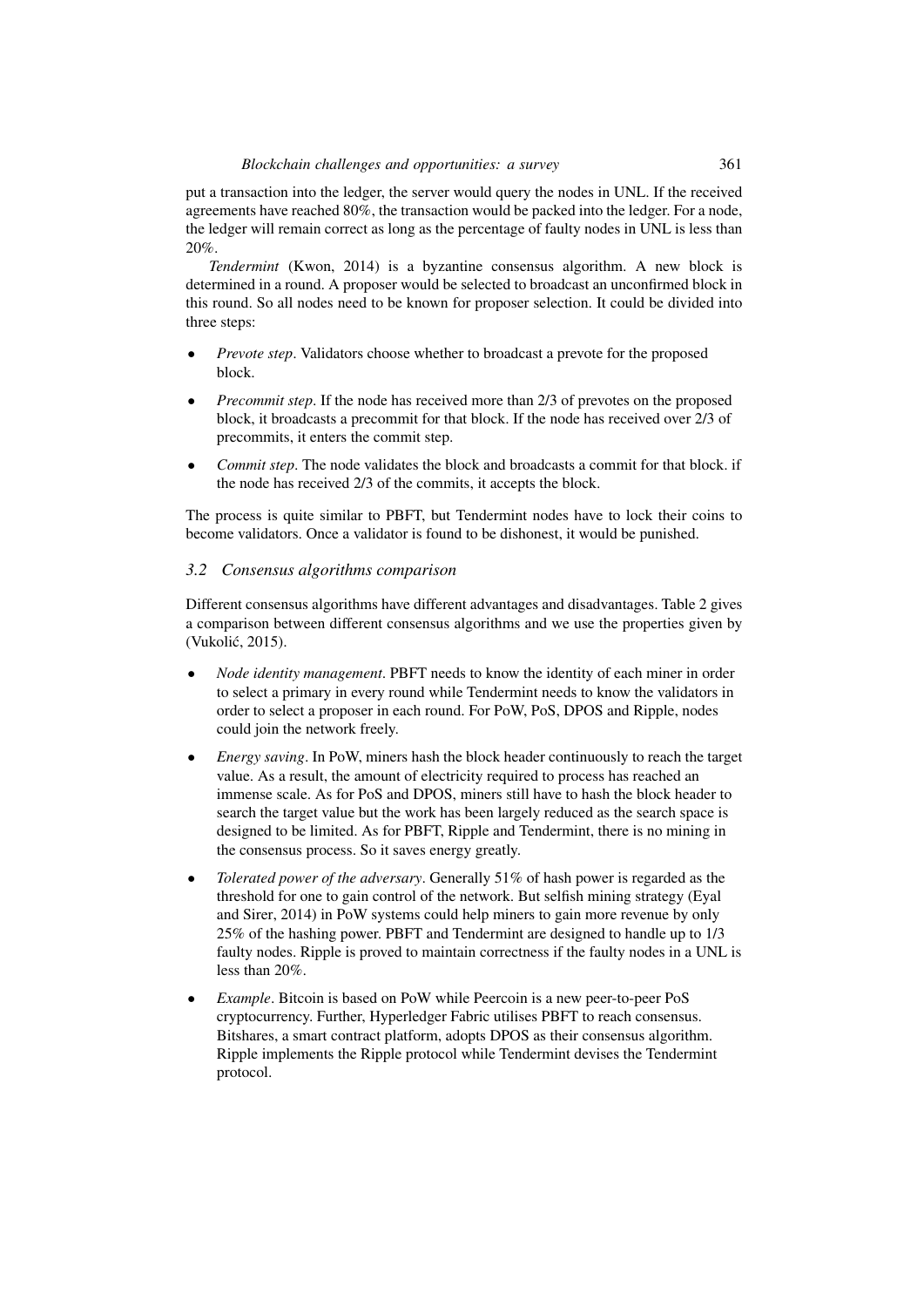PBFT and Tendermint are permissioned protocols. Node identities are expected to be known to the whole network, so they might be used in commercial mode rather than public. PoW and PoS are suitable for public blockchain. Consortium or private blockchain might have preference for PBFT, Tendermint, DPOS and Ripple.

| Property                    | PoW            | PoS      | PBFT                  | <b>DPOS</b>      | Ripple       | <b>Tendermint</b> |
|-----------------------------|----------------|----------|-----------------------|------------------|--------------|-------------------|
| Node identity<br>management | Open           | Open     | Permissioned          | Open             | Open         | Permissioned      |
| Energy saving               | N <sub>0</sub> | Partial  | <b>Yes</b>            | Partial          | Yes          | Yes               |
| Tolerated                   | $< 25\%$       | $< 51\%$ | $< 33.3\%$            | $< 51\%$         | $< 20\%$     | $< 33.3\%$        |
| power                       | computing      | stake    | faulty                | validators       | faulty nodes | byzantine         |
| of adversary                | power          |          | replicas              |                  | in UNL       | voting power      |
| Example                     | <b>Bitcoin</b> | Peercoin | Hyperledger<br>Fabric | <b>Bitshares</b> | Ripple       | Tendermint        |

Table 2 Typical consensus algorithms comparison

#### *3.3 Advances on consensus algorithms*

A good consensus algorithm means efficiency, safety and convenience. Current common consensus algorithms still have many shortages. New consensus algorithms are devised aiming to solve some specific problems of the blockchain. The main idea of PeerCensus (Decker et al., 2016) is to decouple block creation and transaction confirmation so that the consensus speed can be significantly increased. Besides, Kraft (Kraft, 2016) proposed a new consensus method to ensure that a block is generated in a relatively stable speed. It is known that high blocks generation rate compromise Bitcoin's security. So the Greedy Heaviest-Observed Sub-Tree (GHOST) chain selection rule (Sompolinsky and Zohar, 2013) is proposed to solve this problem. Instead of the longest branch scheme, GHOST weights the branches and miners could choose the better one to follow. Chepurnoy et al. (Chepurnoy et al., 2016) proposed a new consensus algorithm for peer-to-peer blockchain systems where anyone who provides non-interactive proofs of retrievability for the past state snapshots is agreed to generate the block. In such a protocol, miners only have to store old block headers instead of full blocks.

# 4 Applications of blockchain

There is a diverse of applications of blockchain technology. In this section, we summarise several typical applications of blockchain. We roughly categorise the applications of the blockchain into finance in Section 4.1, IoT in Section 4.2, public and social services in Section 4.3, reputation system in Section 4.4 and security and privacy in Section 4.5. Figure 5 illustrates 5 representative application domains of the blockchain.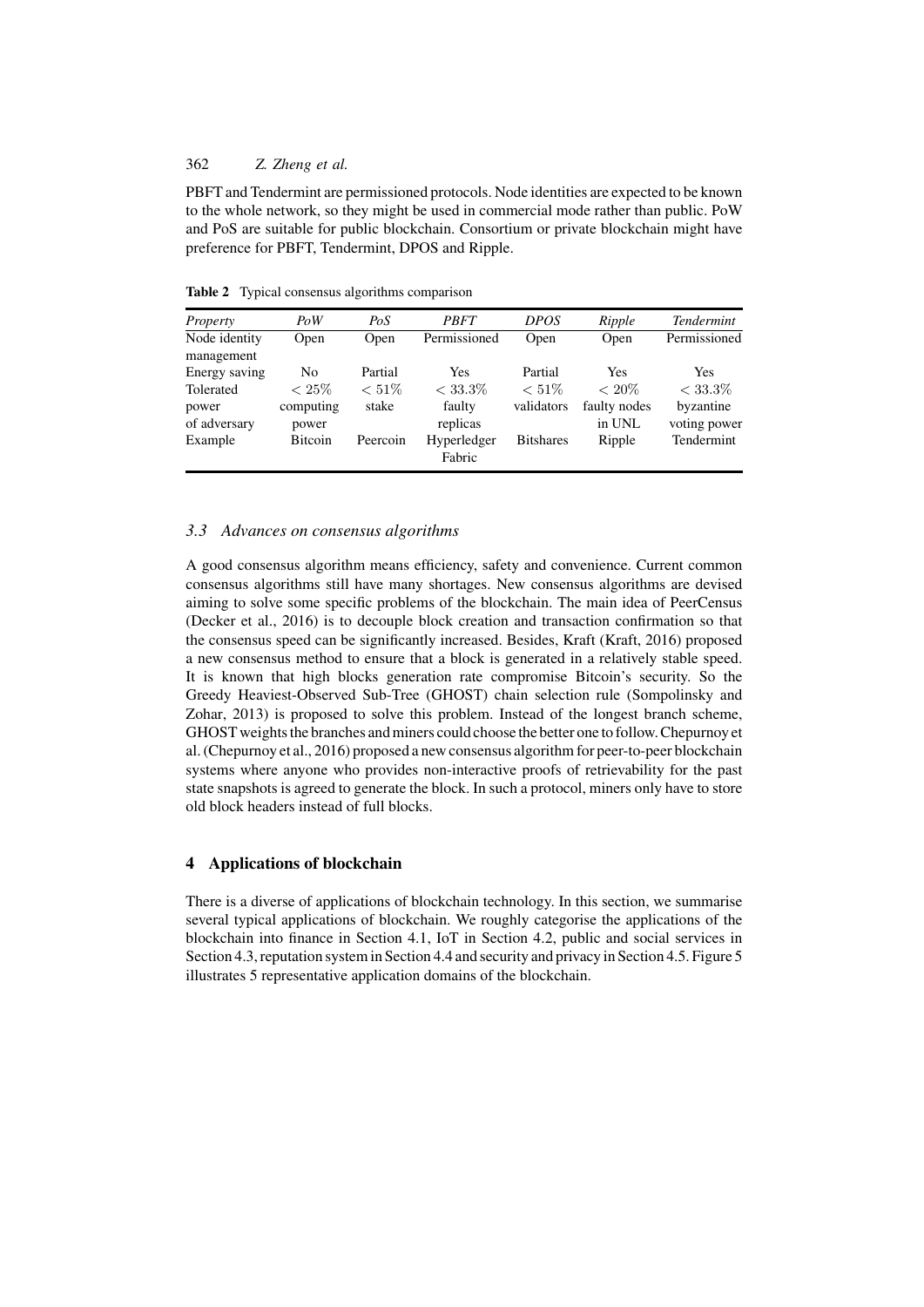

Figure 5 Representative application domains of blockchain (see online version for colours)

# *4.1 Finance*

- *• Financial services*. The emergency of blockchain systems such as Bitcoin (Nakamoto, 2008) and (hyperledger, 2015) has brought a huge impact on traditional financial and business services. Peters et al. (Peters and Panayi, 2015) discussed that blockchain has the potential to disrupt the world of banking. Blockchain technology could be applied to many areas including clearing and settlement of financial assets etc. Besides, Morini (2016) showed that there are real business cases like collateralisation of financial derivatives that could leverage blockchain to reduce costs and risks. Blockchain has also caught tremendous attention in the eyes of large software companies: Microsoft Azure (azure, 2016) and IBM (ibm, 2016) are beginning to offer Blockchain-as-a-Service.
- *• Enterprise transformation*. In addition to the evolution of financial and business services, blockchain can help traditional organisations to complete the enterprise transformation smoothly. Consider an example of postal operators (POs). Since traditional postal operators (POs) act as a simple intermediary between merchants and customers, blockchain and cryptocurrency technology can help POs to extend their simple roles with the provision of new financial and un-financial services. In Jaag et al. (2016), Jaag and Bach explored opportunities of arising blockchain technology for POs and claimed that each PO could issue their own postcoin which is a kind of colored coin of Bitcoin. Since the POs are viewed as a trusted authority by the public, postcoin could be prevailed quickly with their dense retail network. In addition, it is also shown in Jaag et al. (2016) that blockchain technology offers business opportunities for POs in identity services, device management and supply chain management.
- *• P2P financial market*. Blockchain could also help build a P2P financial market in a secure and reliable way. Noyes explored ways of combining peer-to-peer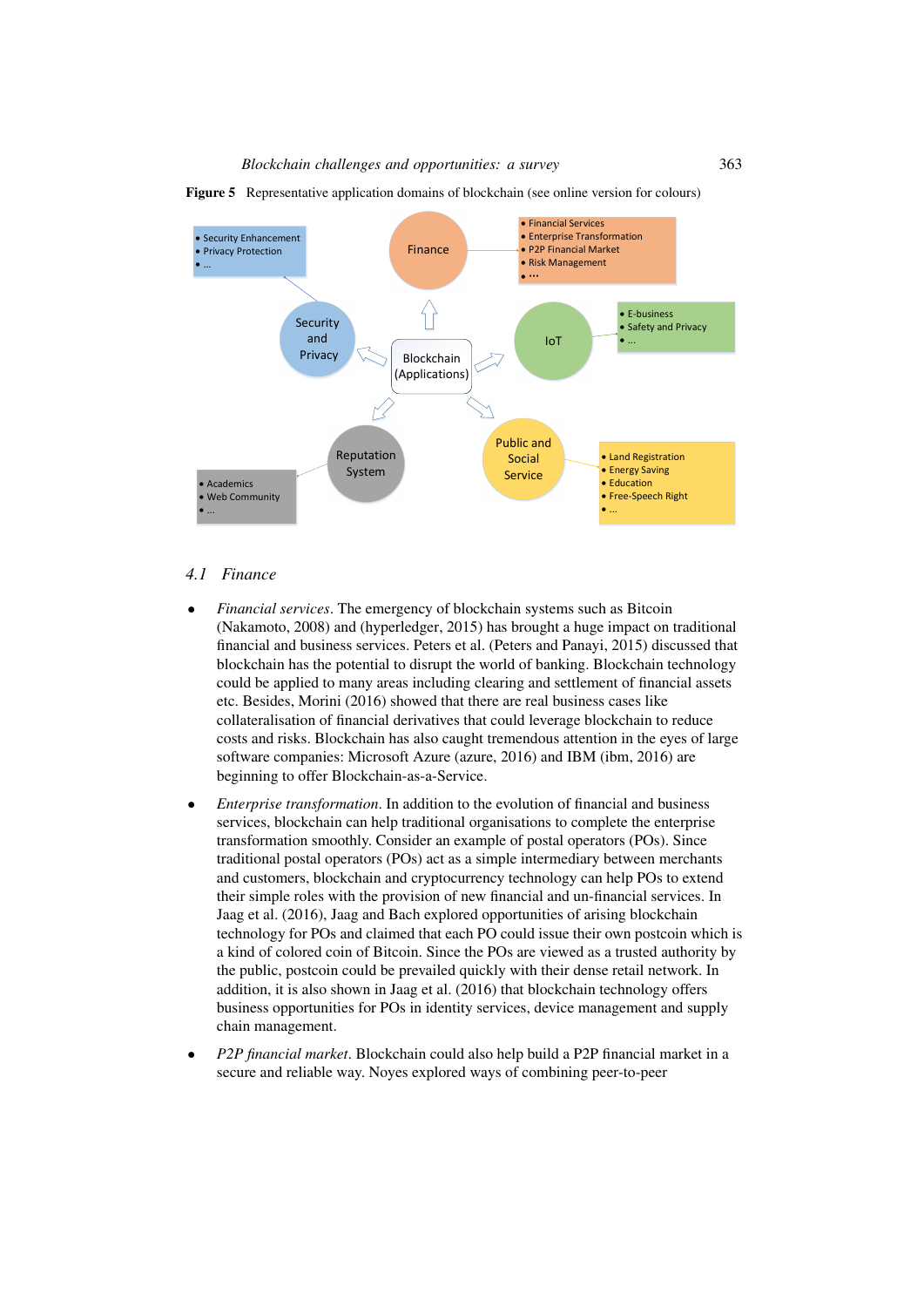mechanisms and multiparty computation protocols to create a P2P financial MPC (Multiparty Computation) market (Noyes, 2016b). Blockchain-based MPC market allows offloading computational tasks onto a network of anonymous peer-processors.

*• Risk management*. Risk management framework plays a significant role in financial technology (FinTech) and now it can be combined with blockchain to perform better. Pilkington (Pilkington, 2016) provided a novel risk-management framework, in which blockchain technology is used to analyse investment risk in the Luxembourgish scenario. Investors who nowadays hold securities through chains of custodians tend to face the risk of any of these failings. With the help of blockchain, investments and collaterals can be decided quickly instead of going through long-term consideration. Micheler and Heyde indicated in Micheler and von der Heyde (2016) that a new system combined with blockchain can reduce custody risk and achieve the same level of transactional safety. Besides, blockchain-based smart contract enables the decentralised autonomous organisations (DAO) to engage in business-work collaborations. A highly dependable DAO-GaaS conflict model (Norta et al., 2015) was proposed to safeguard business-semantics induced consistency rules.

# *4.2 Internet of things (IoT)*

Internet of things (IoT), one of the most promising information and communication technologies (ICT), is ramping up recently. IoT is proposed to integrate the things (also named smart objects) into the internet and provides users with various services (Atzori et al., 2010; Miorandi et al., 2012). The typical killer applications of IoT include the logistic management with Radio-Frequency Identification (RFID) technology (ISO, 2013), smart homes (Dixon et al., 2012), e-health (Habib et al., 2015), smart grids (Fan et al., 2013), Maritime Industry (Wang et al., 2015), etc.

Blockchain technologies can potentially improve the IoT sector.

- *• E-business*. Zhang and Wen (2015) propose a new IoT E-business model and realise the transaction of smart property based on blockchain and smart contract. In this model, distributed autonomous corporations (DAC) is adopted as a decentralised transaction entity. People trade with DACs to obtain coins and exchange sensor data without any third party.
- *• Safety and privacy*. Safety and privacy preservation is another important concern for IoT industry. Blockchain can also help in improving privacy in IoT applications. In particular, Hardjono and Smith (2016) proposed a privacy-preserving method for commissioning an IoT device into a cloud ecosystem. More specifically, a new architecture was proposed in Hardjono and Smith (2016) to help the device to prove its manufacturing provenance without the authentication of the third party and it is allowed to register anonymously. Besides, in IBM (2015), IBM unveiled its proof of concept for Autonomous Decentralised Peer-to-Peer Telemetry (ADEPT), which is a system using blockchain technologies to build a distributed network of devices. In ADEPT, appliances in the home would be able to identify operational problems and retrieve software updates on their own.

## *4.3 Public and social services*

Blockchain can also be widely used in public and social services.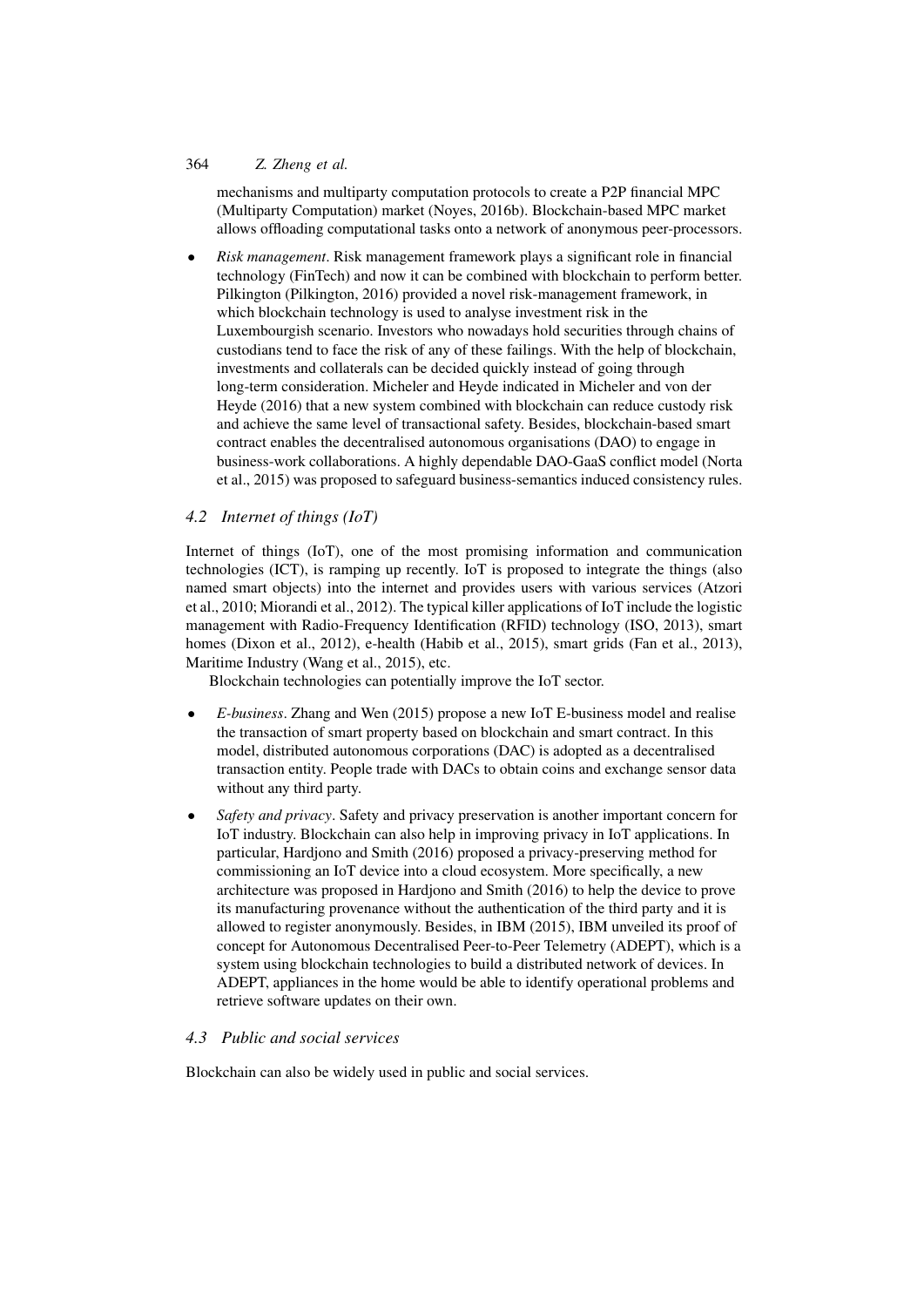- *• Land registration*. One of the typical blockchain applications in public services is the land registration (NRI, 2015), in which the land information such as the physical status and related rights can be registered and publicised on blockchains. Besides, any changes made on the land, such as the transfer of land or the establishment of a mortgage can be recorded and managed on blockchains consequently improve the efficiency of public services.
- *• Energy saving*. Besides, blockchains can be used in green energy. Gogerty and Zitoli proposed the solarcoin (Gogerty and Zitoli, 2011) to encourage the usage of renewable energies. In particular, solarcoin is a kind of digital currency rewarding solar energy producers. In addition to the usual way of getting coins through mining, solarcoins could be granted by the solarcoin foundation as long as you have generated the solar energy.
- *• Education*. Blockchain is originally devised to enable currency transactions to be carried out in trustless environment. However, if we regard the learning and teaching process as the currency, blockchain technology can potentially be applied to the online educational market. in Devine (2015), blockchain learning was proposed. In blockchain learning, blocks could be packed and placed into blockchain by teachers and the learning achievements could be thought as coins.
- *• Free-speech right*. Moreover, blockchain can be used to secure internet infrastructure such as DNS and identities. For example, Namecoin (namecoin, 2014) is an experimental open-source technology that improves decentralisation, security, censorship resistance, privacy, and speed of DNS and identities (namecoin, 2014). It protects free-speech rights online by making the web more resistant to censorship.

Blockchains can also be used for other public services such as marriage registration, patent management and income taxation systems (Akins et al., 2013). In the new public services integrated with blockchains, mobile devices with digital signature embedded may replace seals to be affixed on documents, which are submitted to administrative departments. In this way, extensive paperwork can be greatly saved.

# *4.4 Reputation system*

Reputation is an important measure on how much the community trusts you. The greater your reputation, the more trustworthy you are regarded by others. The reputation of a person can be evaluated on his or her previous transactions and interactions with the community. There is a rising number of cases of personal reputation records falsification. For example, in e-commerce, many service-providers enroll a huge number of fake customers to achieve a high reputation. Blockchain can potentially solve this problem.

- *• Academics*. Reputation is important to academics. Sharples and Domingue (2015) proposed a blockchain-based distributed system for educational record and reputation. At the beginning, each institution and intellectual worker would be given an initial award of educational reputation currency. An institution could award a staff by transferring some reputation records to the staff. Since transactions are stored on blockchain, all the reputation change could be detected easily.
- *• Web community*. The ability to assess the reputation of a member in a web community is very important. Carboni (2015) proposed a reputation model based on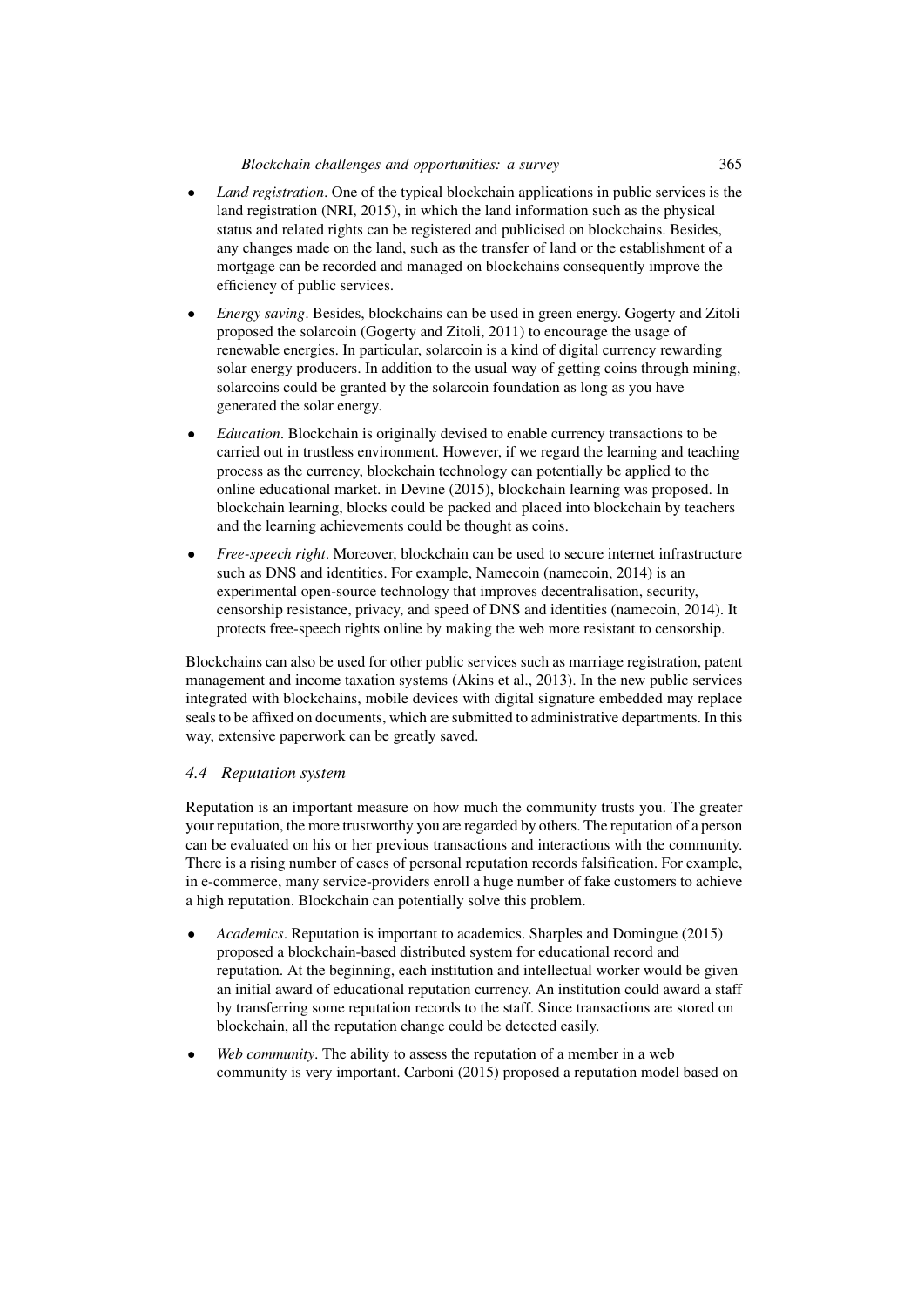blockchain, in which a voucher will be signed if customer is satisfied with the service and would like to give a good feedback. After signing a voucher, a service provider needs to take extra 3% of the payment to the network as the voting fee to discourage the Sybil attack. A service provider's reputation is calculated based on the amount of the voting fee. Dennis and Owen (2015) proposed a new reputation system that is practically applicable to multiple networks. In particular, they created a new blockchain to store single dimension reputation value (i.e., 0 or 1) from the completed transactions. Take the file sharing as an example. Entity *A* sends a file to entity *B*. Upon receiving the file, *B* sends a transaction consists of the score, the hash of file and private key of *B* to verify the identity. Then, the miners contact *A* and *B* to confirm that the transaction happens with no suspicion. Since transactions are stored on blockchain, reputation records are nearly impossible to tamper.

#### *4.5 Security and privacy*

- *Security enhancement*. We have seen the proliferation of various mobile devices and various mobile services, which are also exhibiting their vulnerability to malicious nodes. There are a number of anti-malware filters proposed to detect the suspected files through pattern matching schemes, which a central server to store and update the virus patterns. However, these centralised countermeasures are also vulnerable to malicious attackers. Blockchain can potentially help to improve the security of distributed networks. In particular, Charles (Noyes, 2016a) proposed a novel anti-malware environment named BitAV, in which users can distribute the virus patterns on blockchain. In this way, BitAV can enhance the fault tolerance. It is shown in Noyes (2016a) that BitAV can improve the scanning speed and enhance the fault reliability (i.e., less susceptible to targeted denial-of-service attacks). Blockchain technologies can also be used to improve the reliability of security infrastructure. For example, conventional public key infrastructures (PKIs) are often susceptible to single point of failure due to the hardware and software flaws or malicious attacks. As shown in Axon (2015), blockchain can be used to construct a privacy-aware PKI while simultaneously improving the reliability of conventional PKIs.
- *• Privacy protection*. In addition to the increasing risk of the exposure of our private data to malwares, various mobile services and social network providers are collecting our sensitive data. For example, Facebook has collected more than 300 petabytes of personal data since its inception (Vagata and Wilfong, 2014). Usually, the collected data are stored on central servers of service providers, which are susceptible to malicious attacks. Blockchain has the potential to improve the security of privacy sensitive data. in Zyskind et al. (2015), Zyskind et al. propose a decentralised personal data management system that ensures the user ownership of their data. This system is implemented on the blockchain. The system can protect the data against these privacy issues:
	- *•* data ownership
	- *•* data transparency and auditability
	- fine-grained access control.

A similar system based on blockchain technology was also proposed to securely distribute sensitive data in a decentralised manner in ethos (2014).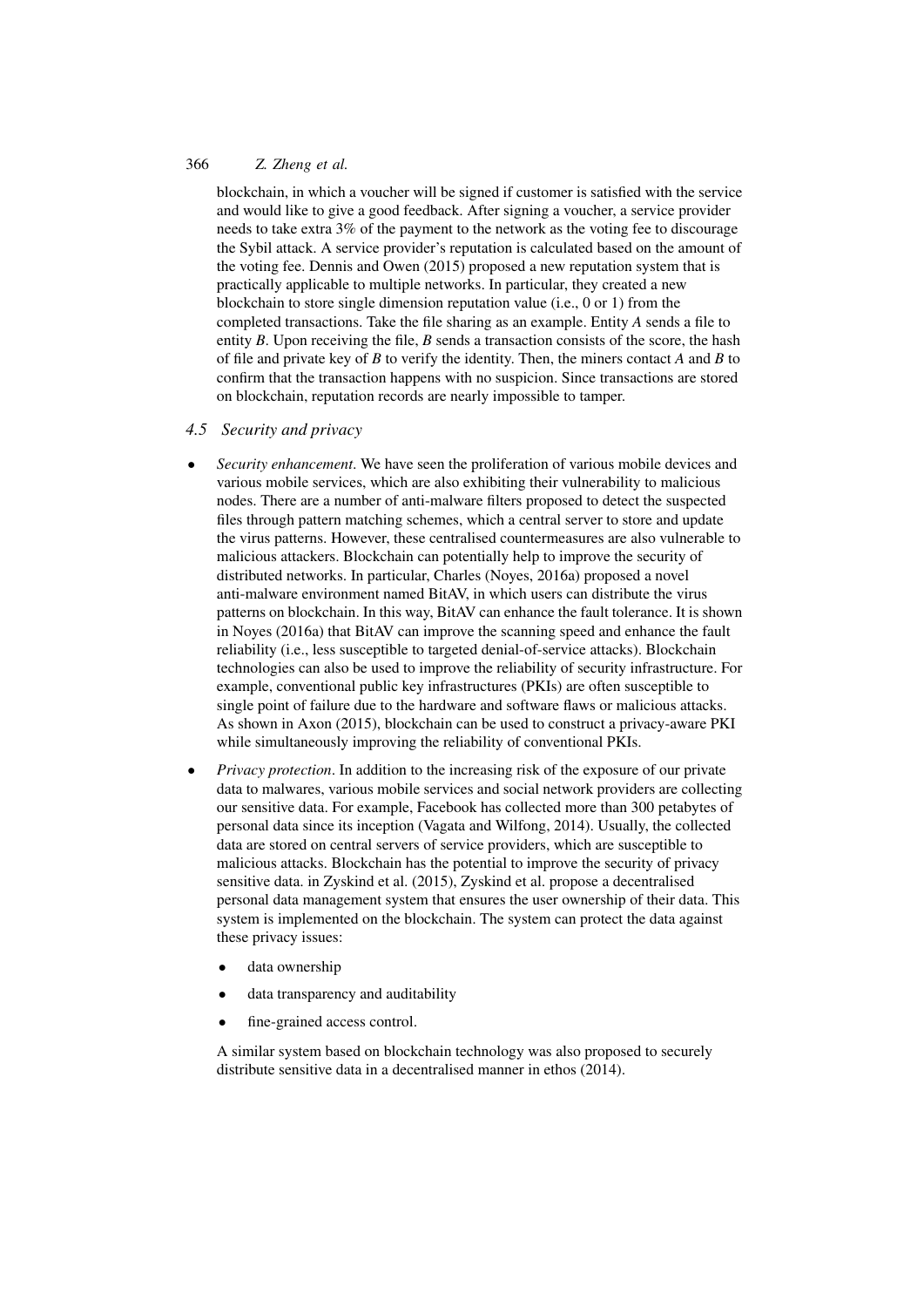#### 5 Challenges and recent advances

As an emerging technology, blockchain is facing multiple challenges and problems. We summarise three typical challenges: scalability in Section 5.1, privacy leakage in Section 5.2 and selfish mining in Section 5.3.

# *5.1 Scalability*

With the amount of transactions increasing day by day, the blockchain becomes heavy. Currently, Bitcoin blockchain has exceeded 100 GB storage. All transactions have to be stored for validating the transaction. Besides, due to the original restriction of block size and the time interval used to generate a new block, the Bitcoin blockchain can only process nearly 7 transactions per second, which cannot fulfil the requirement of processing millions of transactions in a real-time fashion. Meanwhile, as the capacity of blocks is very small, many small transactions might be delayed since miners prefer those transactions with a high transaction fee. However, large block size would slow down the propagation speed and lead to blockchain branches. So scalability problem is quite tough.

There are a number of efforts proposed to address the scalability problem of the blockchain, which could be categorised into two types:

- *• Storage optimisation of blockchain*. To solve the bulky blockchain problem, a novel cryptocurrency scheme was proposed in (Bruce, 2014). In the new scheme, old transaction records are removed by the network and a database named account tree is used to hold the balance of all non-empty addresses. In this way, nodes do not need to store all transactions to check whether a transaction is valid or not. Besides lightweight client could also help fix this problem. A novel schem named VerSum (van den Hooff et al., 2014) was proposed to provide another way allowing lightweight clients to exist. VerSum allows lightweight clients to outsource expensive computations over large inputs. It ensures that the computation result is correct by comparing results from multiple servers.
- *• Redesigning blockchain*. in Eyal et al. (2016), Bitcoin-NG (Next Generation) was proposed. The main idea of Bitcoin-NG is to decouple conventional block into two parts: key block for leader election and microblock to store transactions. Miners are competing to become a leader. The leader would be responsible for microblock generation until a new leader appears. Bitcoin-NG also extended the heaviest (longest) chain strategy where only key blocks count and microblocks carry no weight. In this way, blockchain is redesigned and the tradeoff between block size and network security has been addressed.

# *5.2 Privacy leakage*

The blockchain is believed to be very safe as users only make transactions with generated addresses rather than real identity. Users also could generate many addresses in case of information leakage. However, it is shown in Meiklejohn et al. (2013) and Kosba et al. (2016) that blockchain cannot guarantee the *transactional privacy* since the values of all transactions and balances for each public key are publicly visible. Besides, the recent study (Barcelo, 2014) has shown that a user's Bitcoin transactions can be linked to reveal user's information. Moreover, Biryukov et al. (2014) presented a method to link user pseudonyms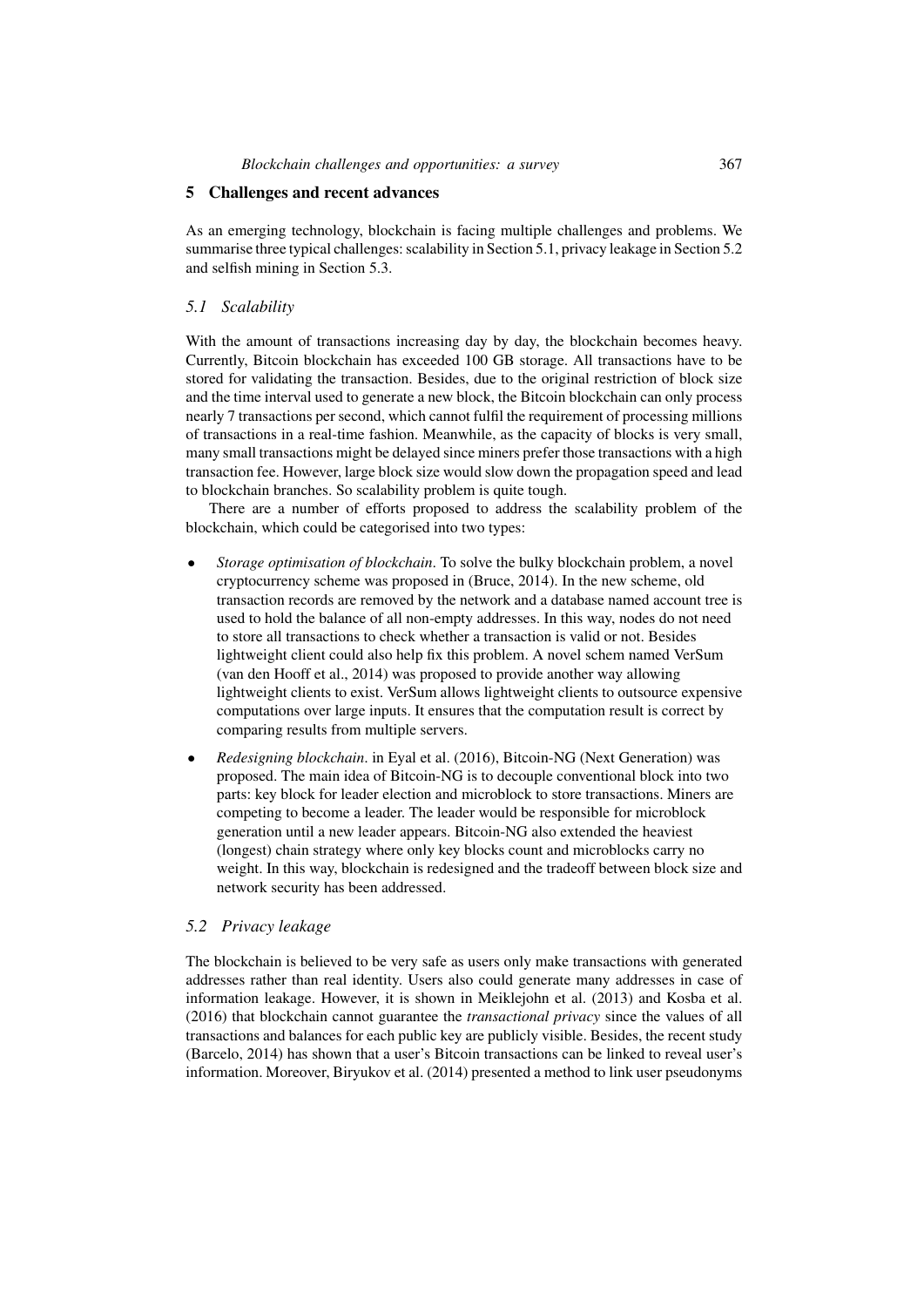to IP addresses even when users are behind network address translation (NAT) or firewalls. in Biryukov et al. (2014), each client can be uniquely identified by a set of nodes it connects to. However, this set can be learned and used to find the origin of a transaction. Multiple methods have been proposed to improve anonymity of blockchain, which could be roughly categorised into two types:

- *Mixing* (Möser, 2013). In blockchain, users addresses are pseudonymous. But it is still possible to link addresses to user real identity as many users make transactions with the same address frequently. Mixing service is a kind of service which provides anonymity by transferring funds from multiple input addresses to multiple output addresses. For example, user Alice with address A wants to send some funds to Bob with address B. If Alice directly makes a transaction with input address A and output address B, the relationship between Alice and Bob might be revealed. So Alice could send funds to a trusted intermediary Carol. Then Carol transfer funds to Bob with multiple inputs c1, c2, c3, etc., and multiple output d1, d2, B, d3, etc. Bob's address B is also contained in the output addresses. So it becomes harder to reveal the relationship between Alice and Bob. However, the intermediary could be dishonest and reveal Alice and Bob's private information on purpose. It is also possible that Carol transfers Alice's funds to her own address instead of Bob's address. Mixcoin (Bonneau et al., 2014) provides a simple method to avoid dishonest behaviours. The intermediary encrypts users' requirements including funds amount and transfer date with its private key. Then if the intermediary did not transfer the money, anybody could verify that the intermediary cheated. However, theft is detected but still not prevented. Coinjoin (Maxwell, 2013) depends on a central mixing server to shuffle output addresses to prevent theft. And inspired by Coinjoin, CoinShuffle (Ruffing et al., 2014) uses decryption mixnets for address shuffling.
- *• Anonymous*. In Zerocoin (Miers et al., 2013), a zero-knowledge proof is used. Miners do not have to validate a transaction with digital signature but to validate coins belong to a list of valid coins. Payment's origin is unlinked from transactions to prevent transaction graph analyses. But it still reveals payments' destination and amounts. Zerocash (Sasson et al., 2014) was proposed to address this problem. In Zerocash, zero-knowledge Succinct Non-interactive Arguments of Knowledge (zk-SNARKs) is leveraged. Transaction amounts and the values of coins held by users are hidden.

#### *5.3 Selfish mining*

The blockchain is susceptible to attacks of colluding selfish miners. Generally, it is convinced that nodes with over 51% computing power could reverse the blockchain and reverse the happened transaction. However, recent research shows that even nodes with less 51% power are still dangerous. In particular, Eyal and Sirer (2014) showed that the network is vulnerable even if only a small portion of the hashing power is used to cheat. In selfish mining strategy, selfish miners keep their mined blocks without broadcasting and the private branch would be revealed to the public only if some requirements are satisfied. As the private branch is longer than the current public chain, it would be admitted by all miners. Before the private blockchain publication, honest miners are wasting their resources on a useless branch while selfish miners are mining their private chain without competitors. So selfish miners tend to get more revenue. Rational miners would be attracted to join the selfish pool and the selfish could exceed 51% power quickly.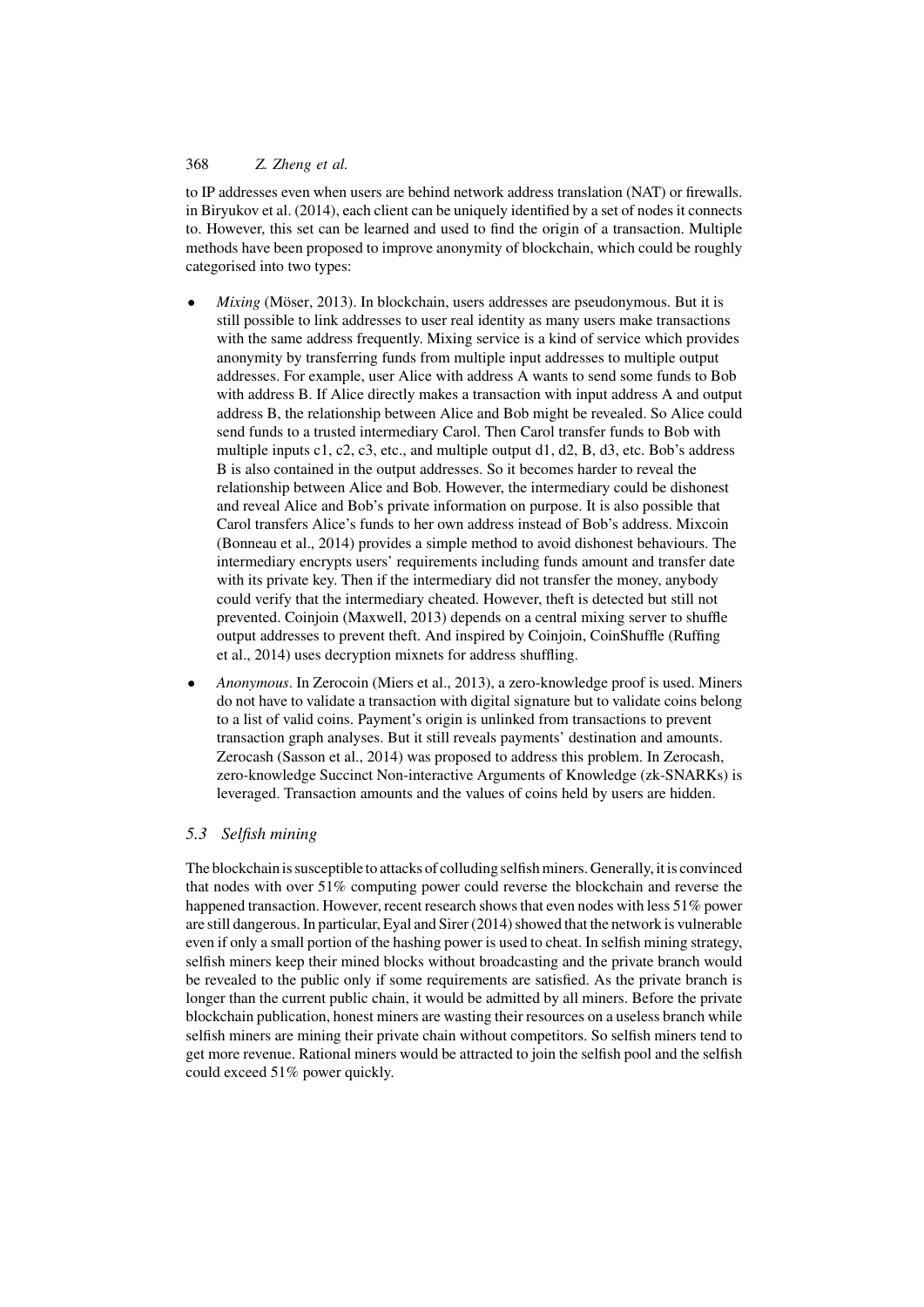Based on selfish mining, many other attacks have been proposed to show that blockchain is not so secure. In stubborn mining (Nayak et al., 2016), miners could amplify its gain by non-trivially composing mining attacks with network-level eclipse attacks. The trailstubbornness is one of the stubborn strategies that miners still mine the blocks even if the private chain is left behind. Yet in some cases, it can result in 13% gains in comparison with a non-trail-stubborn counterpart. Sapirshtein et al. (2015) show that there are selfish mining strategies that earn more money and are profitable for smaller miners compared with simple selfish mining. But the gains are relatively small. Furthermore, it shows that attackers with less than 25% of the computational resources can still gain from selfish mining. To help fix the selfish mining problem, Heilman (Billah, 2015) presented a novel approach for honest miners to choose which branch to follow. With random beacons and timestamps, honest miners would select more fresh blocks. However, (Billah, 2015) is vulnerable to forgeable timestamps. ZeroBlock (Solat and Potop-Butucaru, 2016) builds on the simple scheme: Each block must be generated and accepted by the network within a maximum time interval. Within ZeroBlock, selfish miners cannot achieve more than its expected reward.

## 6 Possible future directions

The blockchain has shown its potential in industry and academia. We discuss possible future directions with respect to five areas: *blockchain testing*, *stop the tendency to centralisation*, *big data analytics*, *smart contract* and *artificial intelligence*.

#### *6.1 Blockchain testing*

Recently different kinds of blockchains appear and over 700 cryptocurrencies are listed in coindesk (2017) up to now. However, some developers might falsify their blockchain performance to attract investors driven by the huge profit. Besides, when users want to combine blockchain into business, they have to know which blockchain fits their requirements. So blockchain testing mechanism needs to be in place to test different blockchains.

Blockchain testing could be separated into two phases:*standardisation phase* and *testing phase*. In standardisation phase, all criteria have to be made and agreed. When a blockchain is born, it could be tested with the agreed criteria to valid if the blockchain works fine as developers claim. As for testing phase, blockchain testing needs to be performed with different criteria. For example, a user who is in charge of online retail business cares about the throughput of the blockchain, so the examination needs to test the average time from a user sending a transaction to the transaction being packed into the blockchain, capacity for a blockchain block and etc.

## *6.2 Stop the tendency to centralisation*

Blockchain is designed as a decentralised system. However, there is a trend that miners are centralised in the mining pool. Up to now, the top 5 mining pools together owns larger than 51% of the total hash power in the Bitcoin network (bitcoinwrldwide, n.d.). Apart from that, selfish mining strategy (Eyal and Sirer, 2014) showed that pools with over 25% of total computing power could get more revenue than a fair share. Rational miners would be attracted into the selfish pool and finally, the pool could easily exceed 51% of the total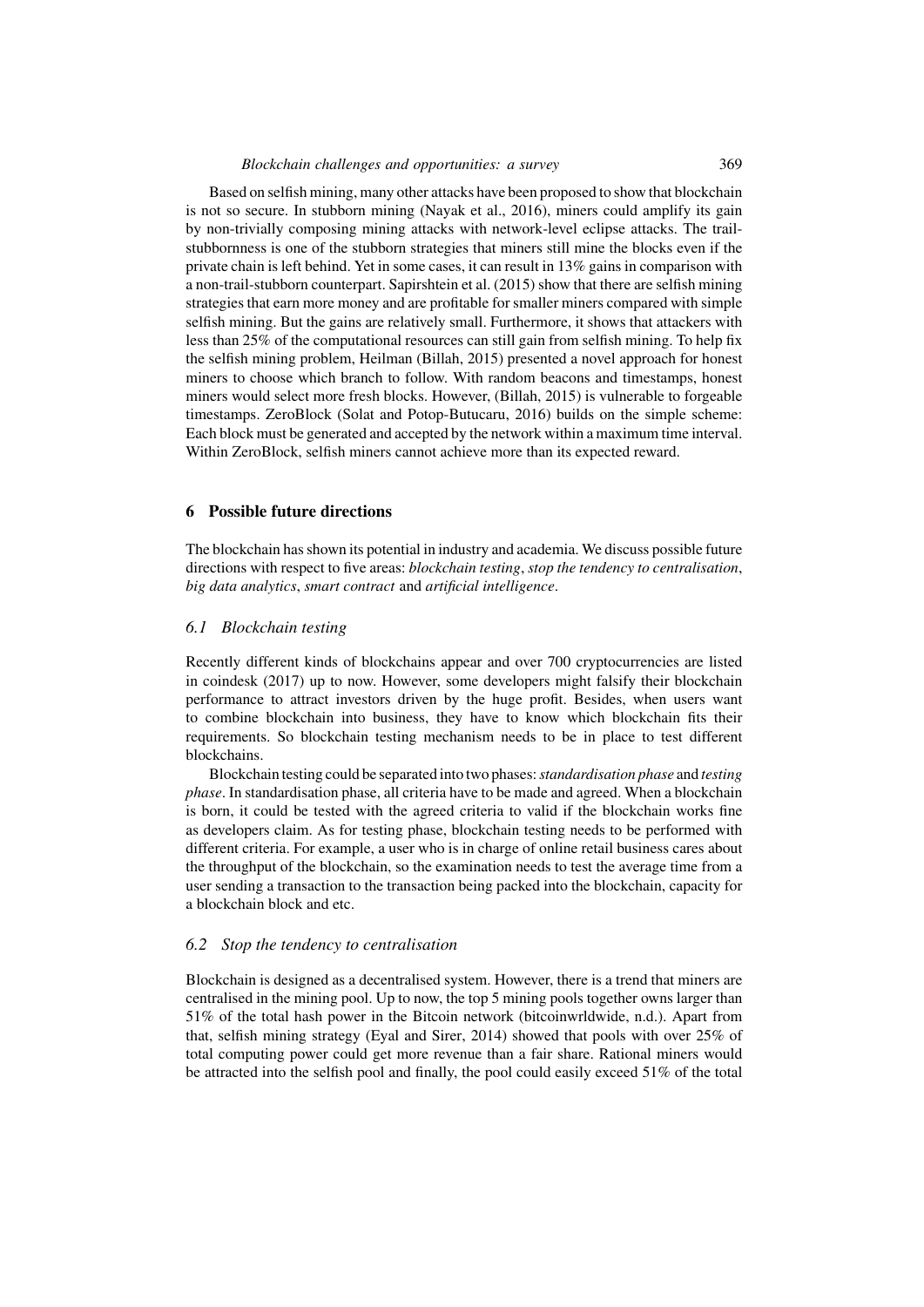power. As the blockchain is not intended to serve a few organisations, some methods should be proposed to solve this problem.

### *6.3 Big data analytics*

Blockchain could be well combined with big data. Here we roughly categorised the combination into two types: *data management* and *data analytics*. As for data management, blockchain could be used to store important data as it is distributed and secure. Blockchain could also ensure the data is original. For example, if blockchain is used to store patients health information, the information could not be tampered and it is hard to steal those private information. When it comes to data analytics, transactions on blockchain could be used for big data analytics. For example, user trading patterns might be extracted. Users can predict their potential partners' trading behaviours with the analysis.

#### *6.4 Smart contract*

A smart contract is a computerised transaction protocol that executes the terms of a contract (Szabo, 1997). It has been proposed for a long time and now this concept can be implemented with blockchain. In blockchain, the smart contract is a code fragment that could be executed by miners automatically. Nowadays, more and more smart contract develop platforms are emerging and smart contract could achieve more and more functionalities. Blockchain could be used in many areas, such as IoT (Christidis and Devetsikiotis, 2016) and banking services (Peters and Panayi, 2015).

We categorise smart contract researches into two types: *development* and *evaluation*. The development could be smart contract development or smart contract platform development. Now many smart contracts are deployed on Ethereum (Wood, 2014) blockchain. As for platform development, many smart contract develop platforms like Ethereum (Wood, 2014) and Hawk (Kosba et al., 2016) are emerging. Evaluation means code analysis and performance evaluation. Bugs in smart contract could bring disastrous damages. For instance, owing to the *recursive call bug*, over 60 million dollars are stolen from a smart contract- the DAO (Jentzsch, 2016). So smart contract attack analysis is very important. On the other hand, smart contract performance is also of vital importance to smart contract. With blockchain technology developing quickly, more and more smart contract based applications would be put into use. Companies need to take the application performance into consideration.

#### *6.5 Artificial intelligence*

Recent developments in blockchain technology are creating new opportunities for artificial intelligence (AI) applications (Omohundro, 2014). AI technologies could help solve many blockchain challenges. For instance, there is always an oracle who is responsible for determining whether the contract condition is satisfied. Generally, this oracle is a trusted third party. AI technique may help build an intelligent oracle. It is not controlled by any party, it just learns from the outside and train itself. In that way, there would be no argues in he smart contract and the smart contract can become smarter. On the other hand, AI is penetrating into our lives now. Blockchain and smart contract could help to restrict misbehaviours done by AI products. For instance, laws written in smart contract could help to restrict misbehaviours done by driverless cars.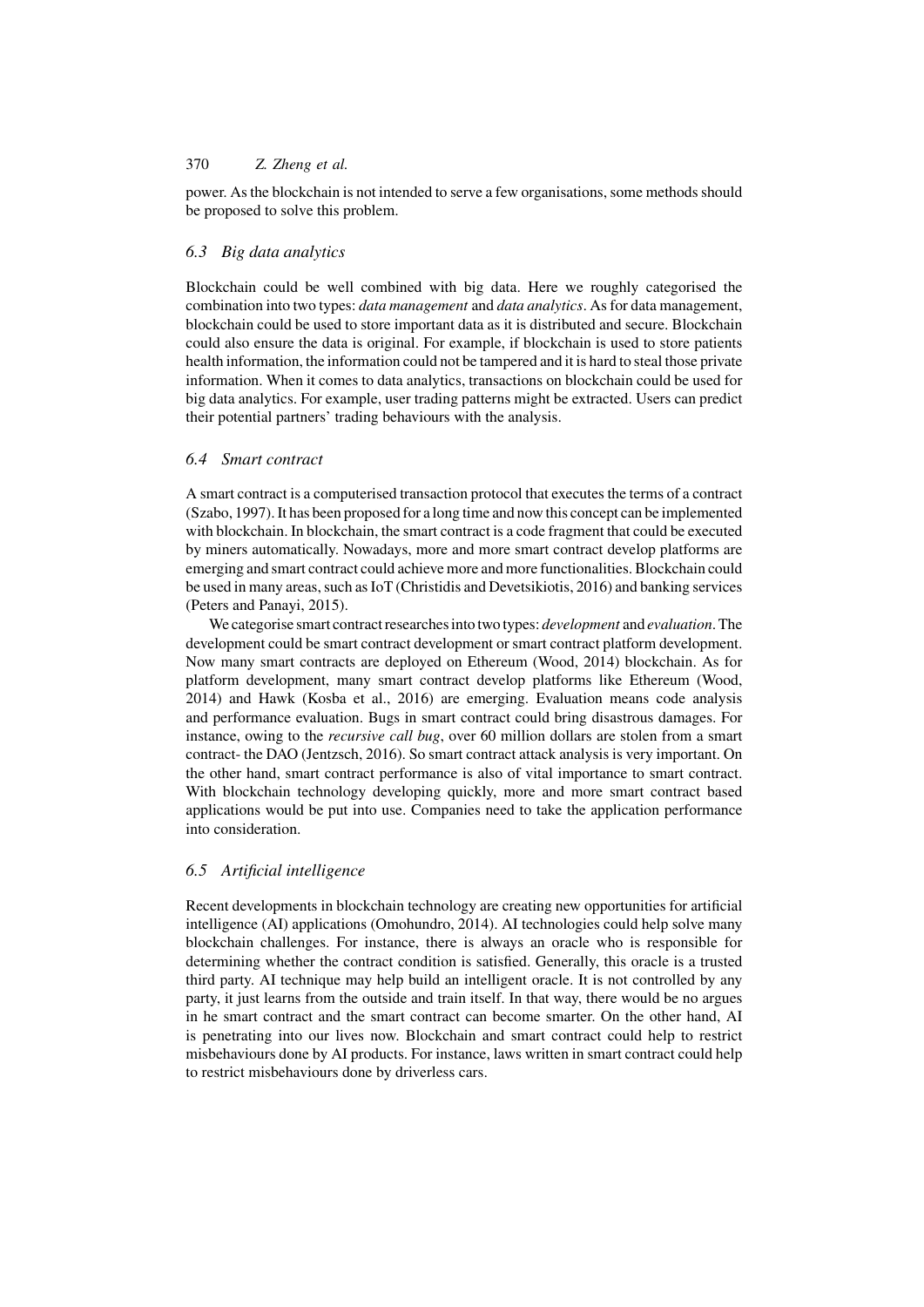## 7 Conclusion

The blockchain is highly appraised and endorsed for its decentralised infrastructure and peer-to-peer nature. However, many researches about the blockchain are shielded by Bitcoin. But blockchain could be applied to a variety of fields far beyond Bitcoin. Blockchain has shown its potential for transforming the traditional industry with its key characteristics: decentralisation, persistency, anonymity and auditability. In this paper, we present a comprehensive survey on the blockchain. We first give an overview of the blockchain technologies including blockchain architecture and key characteristics of the blockchain. We then discuss the typical consensus algorithms used in the blockchain. We analyse and compare these protocols in different respects. We also investigate typical blockchain applications. Furthermore, we list some challenges and problems that would hinder blockchain development and summarise some existing approaches for solving these problems. Some possible future directions are also discussed. Nowadays smart contract is developing fast and many smart contract applications are proposed. However, as there are still many defects and limits in smart contract languages, many innovative applications are hard to implement currently. We plan to take an in-depth investigation on smart contract in the future.

# Acknowledgement

The work described in this paper was supported by the National Key Research and Development Program (2016YFB1000101), the National Natural Science Foundation of China (61722214, 61472338), the Program for Guangdong Introducing Innovative and Entrepreneurial Teams (2016ZT06D211), the Pearl River S&T Nova Program of Guangzhou (201710010046), and Macao Science and Technology Development Fund under Grant No. 0026/2018/A1. The authors would like to thank Gordon K-T. Hon for his constructive comments.

#### References

- Akins, B.W., Chapman, J.L. and Gordon, J.M. (2013) *A Whole New World: Income Tax Considerations of the Bitcoin Economy*.
- antshares (2016) *Antshares Digital Assets for Everyone*, https://www.antshares.org.
- Atzori, L., Iera, A. and Morabito, G. (2010) 'The internet of things: a survey', *Computer Networks*, Vol. 54, No. 15, pp.2787–2805.
- Axon, L. (2015) *Privacy-Awareness in Blockchain-based PKI*, CDT Technical Paper Series.
- azure (2016) *Microsoft Azure: Blockchain as a Service*, https://azure.microsoft.com/enus/solutions/blockchain/
- Barcelo, J. (2014) *User Privacy in the Public Bitcoin Blockchain*.
- Bentov, I., Lee, C., Mizrahi, A. and Rosenfeld, M. (2014) 'Proof of activity: extending Bitcoin's proof of work via proof of stake [extended abstract]', *ACM SIGMETRICS Performance Evaluation Review*, Vol. 42, No. 3, pp.34–37.
- Billah, S. (2015) *One Weird Trick to Stop Selfish Miners: Fresh Bitcoins, A Solution for the Honest Miner*.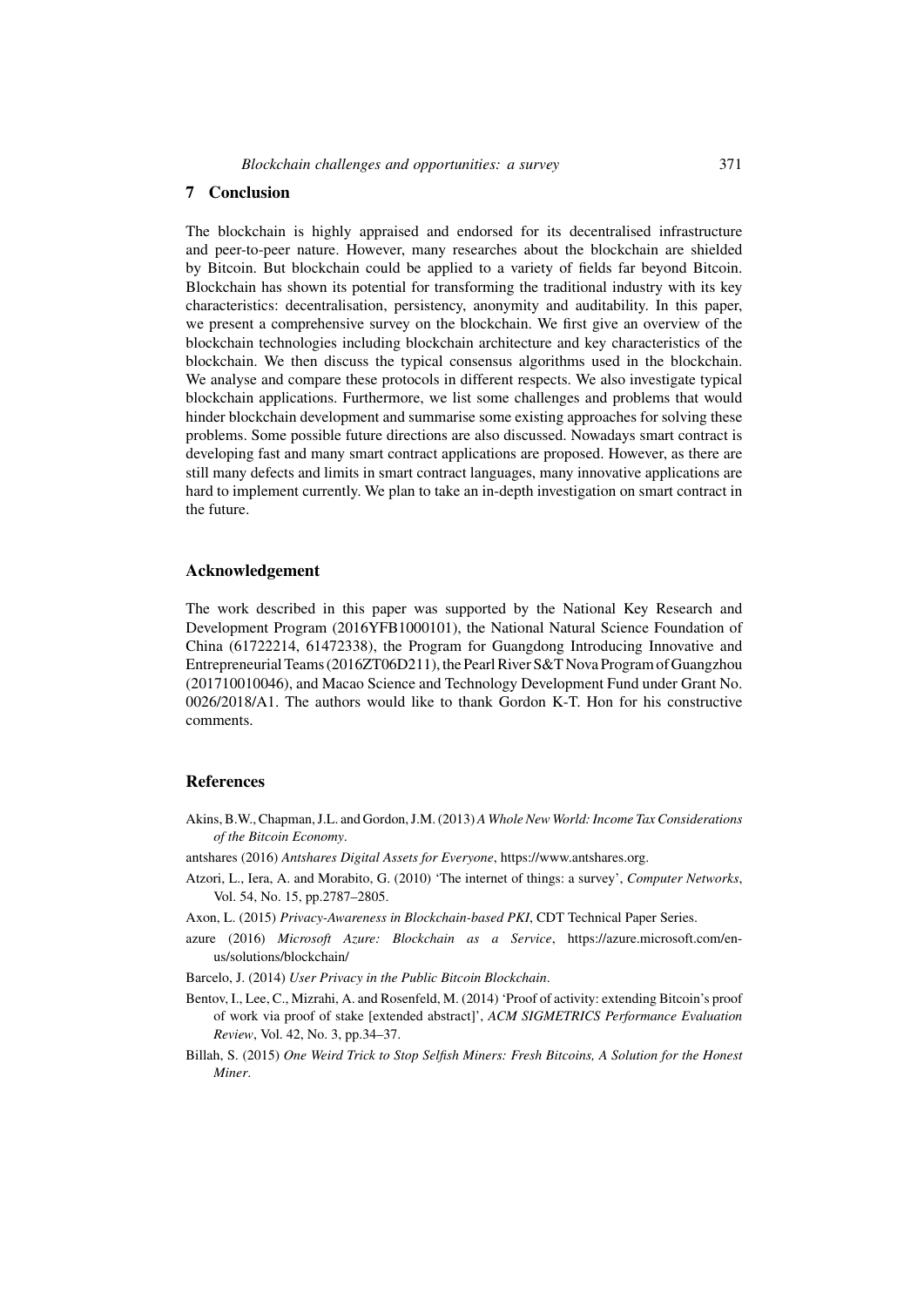Biryukov, A., Khovratovich, D. and Pustogarov, I. (2014) 'Deanonymisation of clients in bitcoin p2p network', *Proceedings of the 2014 ACM SIGSAC Conference on Computer and Communications Security*, New York, NY, USA, pp.15–29.

bitcoinwrldwide (n.d.) *The Biggest Mining Pools*, https://bitcoinworldwide.com/mining/pools/

bitshares (n.d.) *Bitshares – Your Share in the Decentralized Exchange*, https://bitshares.org/

- Bonneau, J., Narayanan, A., Miller, A., Clark, J., Kroll, J.A. and Felten, E.W. (2014) 'Mixcoin: Anonymity for bitcoin with accountable mixes', *Proceedings of International Conference on Financial Cryptography and Data Security*, Berlin, Heidelberg, pp.486–504.
- Bruce, J. (2014) *The Mini-Blockchain Scheme*, http://cryptonite.info/files/mbc-scheme-rev3.pdf burstcoin (2014) *Burstcoin*.
- Buterin, V. (2014) *A Next-Generation Smart Contract and Decentralized Application Platform*, White Paper.
- Buterin, V. (2015) *On Public and Private Blockchains*, https://blog.ethereum.org/2015/08/07/onpublic-and-private-blockchains/.
- Carboni, D. (2015) *Feedback based Reputation on Top of the Bitcoin Blockchain*, arXiv preprint arXiv:1502.01504.
- Chepurnoy, A., Larangeira, M. and Ojiganov, A. (2016) *A Prunable Blockchain Consensus Protocol based on Non-Interactive Proofs of Past States Retrievability*, arXiv preprint arXiv:1603.07926.
- Christidis, K. and Devetsikiotis, M. (2016) 'Blockchains and smart contracts for the internet of things', *IEEE Access*, Vol. 4, pp.2292–2303.
- coindesk (2016) *State of Blockchain q1 2016: Blockchain Funding Overtakes Bitcoin*, http://www.coindesk.com/state-of-blockchain-q1-2016/
- coindesk (2017) *Crypto-Currency Market Capitalizations*, https://coinmarketcap.com
- Decker, C., Seidel, J. and Wattenhofer, R. (2016) 'Bitcoin meets strong consistency', *Proceedings of the 17th International Conference on Distributed Computing and Networking (ICDCN)*, ACM, Singapore, Singapore, p.13.
- Dennis, R. and Owen, G. (2015) 'Rep on the block: A next generation reputation system based on the blockchain', *2015 10th International Conference for Internet Technology and Secured Transactions (ICITST)*, IEEE, pp.131–138.
- Devine, P. (2015) 'Blockchain learning: can crypto-currency methods be appropriated to enhance online learning?', *ALT Online Winter Conference*.
- Dixon, C., Mahajan, R., Agarwal, S., Brush, A., Saroiu, B.L.S. and Bahl, P. (2012) *An Operating System for the Home*, *NSDI*, USENIX.
- ethereum (n.d.)*Consortium Chain Development*, https://github.com/ethereum/wiki/wiki/Consortium-Chain-Development
- ethos (2014) *Ethos*, http://viral.media.mit.edu/projects/ethos/
- Eyal, I. and Sirer, E.G. (2014) 'Majority is not enough: Bitcoin mining is vulnerable', *Proceedings of International Conference on Financial Cryptography and Data Security*, Berlin, Heidelberg, pp.436–454.
- Eyal, I., Gencer, A.E., Sirer, E.G. and Van Renesse, R. (2016) 'Bitcoin-ng: a scalable blockchain protocol', *Proceedings of 13th USENIX Symposium on Networked Systems Design and Implementation (NSDI 16)*, Santa Clara, CA, USA, pp.45–59.
- Fan, Z., Kulkarni, P., Gormus, S., Efthymiou, C., Kalogridis, G., Sooriyabandara, M., Zhu, Z., Lambotharan, S. and Chin, W.H. (2013) 'Smart grid communications: overview of research challenges, solutions, and standardization activities', *IEEE Communications Surveys and Tutorials*, Vol. 15, No. 1, pp.21–38.
- Foroglou, G. and Tsilidou, A-L. (2015) *Further Applications of the Blockchain*.
- Gogerty, N. and Zitoli, J. (2011) 'Deko: an electricity-backed currency proposal', *Social Science Research Network*.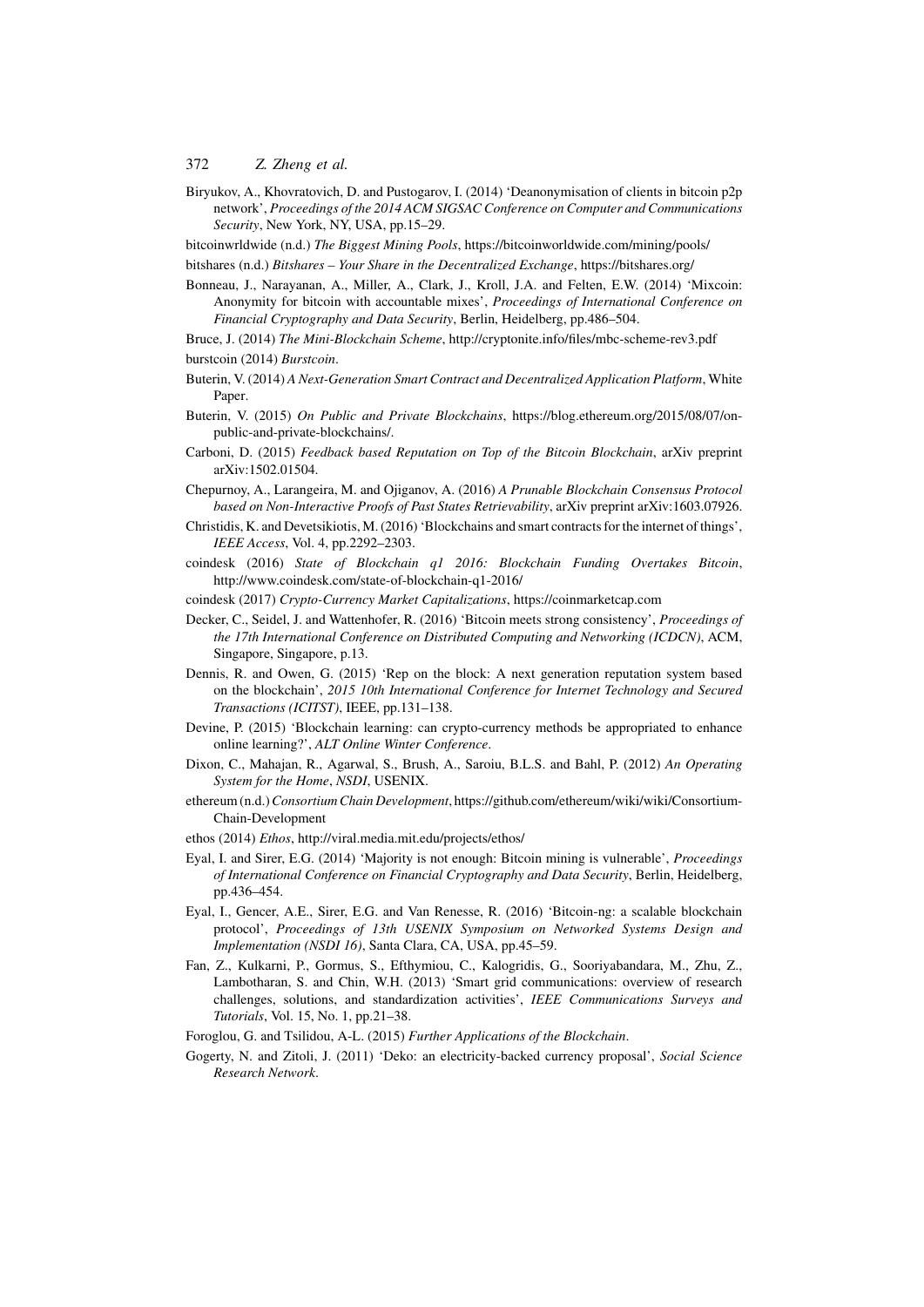- Habib, K., Torjusen, A. and Leister, W. (2015) 'Security analysis of a patient monitoring system for the internet of things in eHealth', *The Seventh International Conference on eHealth, Telemedicine, and Social Medicine (eTELEMED)*.
- Hardjono, T. and Smith, N. (2016) 'Cloud-based commissioning of constrained devices using permissioned blockchains', *Proceedings of the 2nd ACM International Workshop on IoT Privacy, Trust, and Security*, ACM, pp.29–36.

hyperledger (2015) *Hyperledger Project*, https://www.hyperledger.org/

- IBM (2015) *IBM ADEPT Practictioner Perspective Pre Publication Draft*.
- ibm (2016) *IBM Blockchain*, http://www.ibm.com/blockchain/
- ISO (2013) *ISO/IEC 18000*.
- Jaag, C., Bach, C. *et al.*(2016) *Blockchain Technology and Cryptocurrencies: Opportunities for Postal Financial Services*, Technical Report.
- Jentzsch, C. (2016) *The History of the DAO and Lessons Learned*.
- Johnson, D., Menezes, A. and Vanstone, S. (2001) 'The elliptic curve digital signature algorithm (ECDSA)', *International Journal of Information Security*, Vol. 1, No. 1, pp.36–63.
- King, S. (2013) *Primecoin: Cryptocurrency with Prime Number Proof-of-Work*, 7 July.
- King, S. and Nadal, S. (2012) *Ppcoin: Peer-to-Peer Crypto-Currency with Proof-of-Stake*, Self-Published Paper, August.
- Kosba, A., Miller, A., Shi, E., Wen, Z. and Papamanthou, C. (2016) 'Hawk: the blockchain model of cryptography and privacy-preserving smart contracts', *Proceedings of IEEE Symposium on Security and Privacy (SP)*, San Jose, CA, USA, pp.839–858.
- Kraft, D. (2016) 'Difficulty control for blockchain-based consensus systems', *Peer-to-Peer Networking and Applications*, Vol. 9, No. 2, pp.397–413.
- Kwon, J. (2014) *Tendermint: Consensus without Mining*.
- Lamport, L., Shostak, R. and Pease, M. (1982) 'The byzantine generals problem', *ACM Transactions on Programming Languages and Systems (TOPLAS)*, Vol. 4, No. 3, pp.382–401.
- Lee Kuo Chuen, D. (Ed.) (2015) *Handbook of Digital Currency*, 1st ed., Elsevier.
- Maxwell, G. (2013) *Coinjoin: Bitcoin Privacy for the Real World*, Post on Bitcoin Forum.
- Mazieres, D. (2015) *The Stellar Consensus Protocol: A Federated Model for Internet-Level Consensus*, Stellar Development Foundation.
- Meiklejohn, S., Pomarole, M., Jordan, G., Levchenko, K., McCoy, D., Voelker, G.M. and Savage, S. (2013) 'A fistful of bitcoins: Characterizing payments among men with no names', *Proceedings of the 2013 Conference on Internet Measurement Conference (IMC'13)*, New York, NY, USA.
- Micheler, E. and von der Heyde, L. (2016) 'Holding, clearing and settling securities through blockchain technology creating an efficient system by empowering asset owners', *Social Science Research Network*.
- Miers, I., Garman, C., Green, M. and Rubin, A.D. (2013) 'Zerocoin: Anonymous distributed e-cash from bitcoin', *Proceedings of IEEE Symposium Security and Privacy (SP)*, Berkeley, CA, USA, pp.397–411.
- Miguel, C. and Barbara, L. (1999) 'Practical byzantine fault tolerance', *Proceedings of the Third Symposium on Operating Systems Design and Implementation*, Vol. 99, New Orleans, USA, pp.173–186.
- Miorandi, D., Sicari, S., Pellegrini, F.D. and Chlamtac, I. (2012) 'Internet of things: vision, applications and research challenges', *Ad Hoc Networks*, Vol. 10, No. 7, pp.1497–1516.
- Morini, M. (2016) 'From'blockchain hype'to a real business case for financial markets', *Social Science Research Network*.
- Möser, M. (2013) 'Anonymity of bitcoin transactions: An analysis of mixing services', *Proceedings of Münster Bitcoin Conference*, Münster, Germany, pp.17, 18.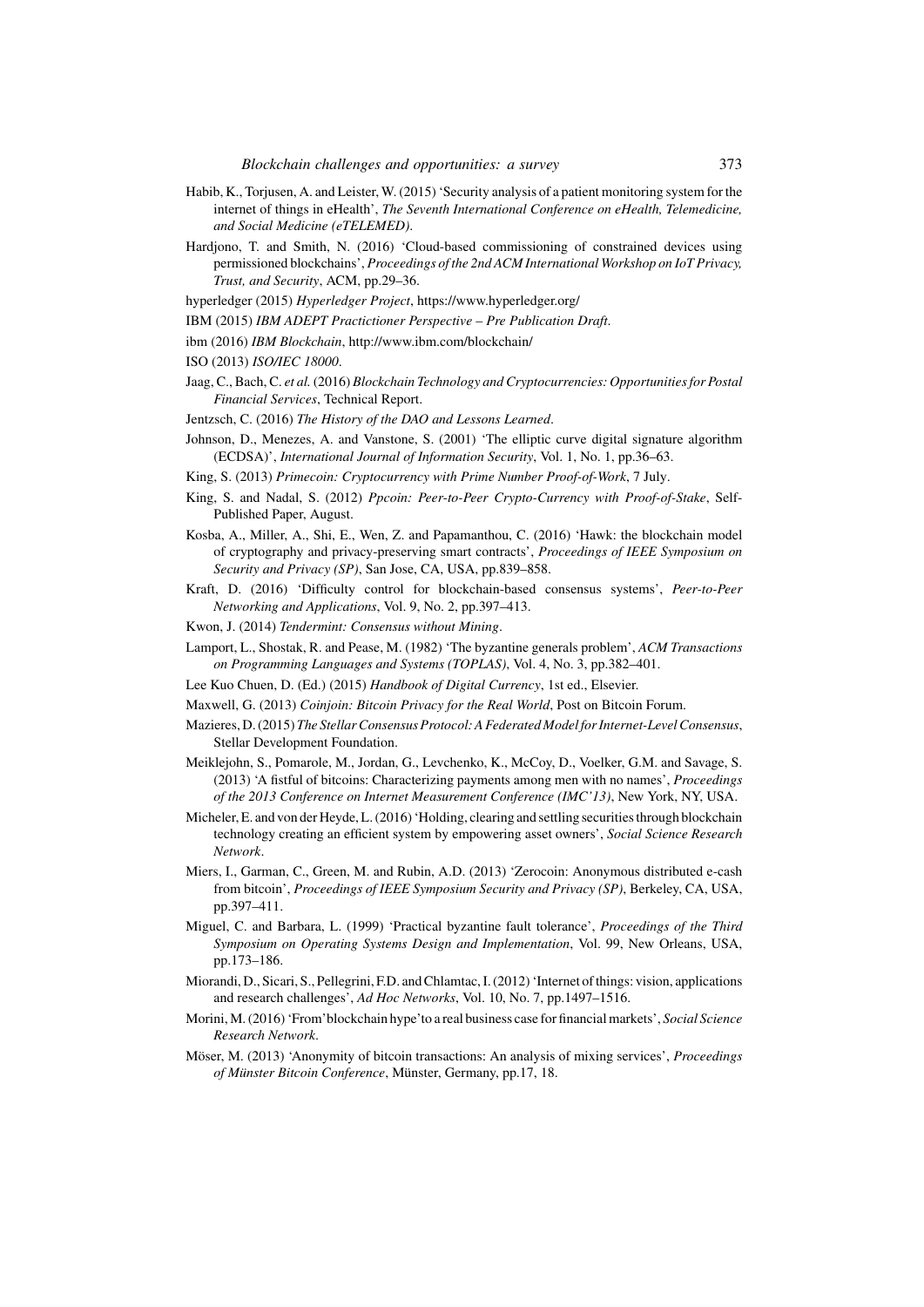Nakamoto, S. (2008) *Bitcoin: A Peer-to-Peer Electronic Cash System*, https://bitcoin.org/bitcoin.pdf namecoin (2014) *Namecoin*, https://www.namecoin.org/

- Nayak, K., Kumar, S., Miller, A. and Shi, E. (2016) 'Stubborn mining: generalizing selfish mining and combining with an eclipse attack', *Proceedings of 2016 IEEE European Symposium on Security and Privacy (EuroSandP)*, Saarbrucken, Germany, pp.305–320.
- Norta, A., Othman, A.B. and Taveter, K. (2015) 'Conflict-resolution lifecycles for governed decentralized autonomous organization collaboration', *Proceedings of the 2015 2nd International Conference on Electronic Governance and Open Society: Challenges in Eurasia*, ACM, pp.244–257.
- Noyes, C. (2016a) *Bitav: Fast Anti-Malware by Distributed Blockchain Consensus and Feedforward Scanning*, arXiv preprint arXiv:1601.01405.
- Noyes, C. (2016b) *Efficient Blockchain-Driven Multiparty Computation Markets at Scale*, Technical Report.
- NRI (2015) *Survey on Blockchain Technologies and Related Services*, Technical Report.
- Omohundro, S. (2014) 'Cryptocurrencies, smart contracts, and artificial intelligence', *AI Matters*, Vol. 1, No. 2, pp.19–21.
- P4Titan (2014) *Slimcoin a Peer-to-Peer Crypto-Currency with Proof-of-Burn*.
- Peters, G.W. and Panayi, E. (2015) 'Understanding modern banking ledgers through blockchain technologies: Future of transaction processing and smart contracts on the internet of money', *Social Science Research Network*.
- Peters, G.W., Panayi, E. and Chapelle, A. (2015) *Trends in Crypto-Currencies and Blockchain Technologies: A Monetary Theory and Regulation Perspective*.
- Pilkington, M. (2016) *Does the Fintech Industry need a New Risk Management Philosophy? A Blockchain Typology for Digital Currencies and e-money Services in Luxembourg*, Social Science Research Network.
- Ruffing, T., Moreno-Sanchez, P. and Kate, A. (2014) 'Coinshuffle: Practical decentralized coin mixing for bitcoin', *Proceedings of European Symposium on Research in Computer Security*, Cham, pp.345–364.
- Sapirshtein, A., Sompolinsky, Y. and Zohar, A. (2015) *Optimal Selfish Mining Strategies in Bitcoin*, arXiv preprint arXiv:1507.06183.
- Sasson, E.B., Chiesa, A., Garman, C., Green, M., Miers, I., Tromer, E. and Virza, M. (2014) 'Zerocash: Decentralized anonymous payments from Bitcoin', *Proceedings of 2014 IEEE Symposium on Security and Privacy (SP)*, San Jose, CA, USA, pp.459–474.
- Schwartz, D., Youngs, N. and Britto, A. (2014) *The Ripple Protocol Consensus Algorithm*, Ripple Labs Inc White Paper.
- Sharples,M. and Domingue, J. (2015) 'The blockchain and kudos: A distributed system for educational record, reputation and reward', *Proceedings of 11th European Conference on Technology Enhanced Learning (EC-TEL 2015)*, Lyon, France, pp.490–496.
- Solat, S. and Potop-Butucaru, M. (2016) *ZeroBlock: Timestamp-Free Prevention of Block-Withholding Attack in Bitcoin*, Technical Report, Sorbonne Universites, UPMC University of Paris 6.
- Sompolinsky, Y. and Zohar, A. (2013) *Accelerating Bitcoin's Transaction Processing. Fast Money Grows on Trees, not Chains*, IACR Cryptology ePrint Archive.
- Szabo, N. (1997) *The Idea of Smart Contracts*.
- Tschorsch, F. and Scheuermann, B. (2016) 'Bitcoin and beyond: a technical survey on decentralized digital currencies', *IEEE Communications Surveys Tutorials*, Vol. 18, No. 3, pp.2084–2123.

Vagata, P. and Wilfong, K. (2014) *Scaling the Facebook Data Warehouse to 300 PB*, Technical Report.

van den Hooff, J., Kaashoek, M.F. and Zeldovich, N. (2014) 'Versum: Verifiable computations over large public logs', *Proceedings of the 2014 ACM SIGSAC Conference on Computer and Communications Security*, New York, NY, USA, pp.1304–1316.